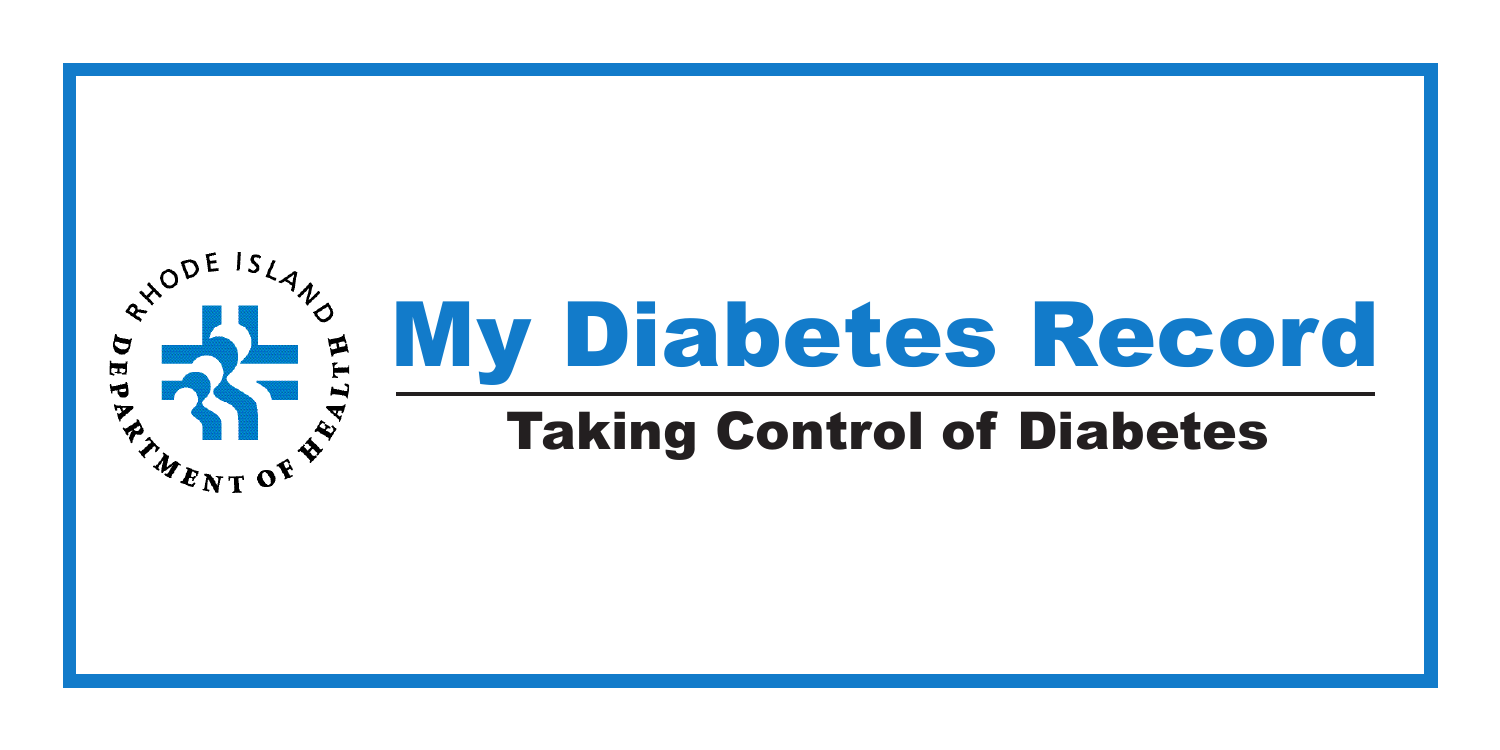Time period:  $\frac{1}{2}$  / to  $\frac{1}{2}$ 

**If found, please return this book to:**

Name:

Address:

City, State, Zip: 2008. Example 2014.

Phone: <u>with the second contract of the second contract of the second contract of the second contract of the second contract of the second contract of the second contract of the second contract of the second contract of th</u>

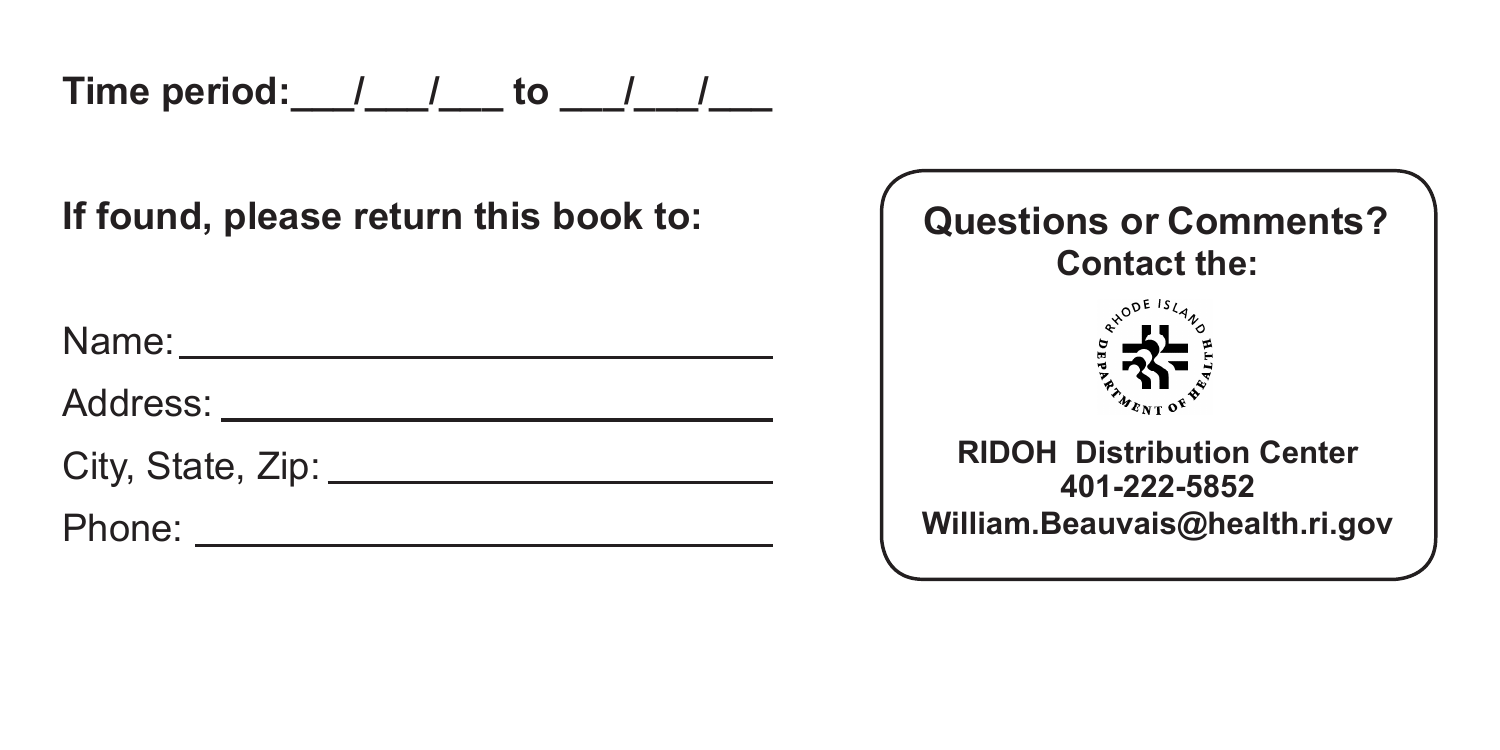#### I HAVE DIABETES.

**Year diagnosed with diabetes:**

| Type of diabetes (Type 1/Type 2) _ |  |  |  |
|------------------------------------|--|--|--|
|------------------------------------|--|--|--|

**In case of emergency, please notify:**

| <b>ALLERGIES</b> |  |
|------------------|--|
| Food:            |  |
| Drug:            |  |
| Other:           |  |

| Name:                            |           |
|----------------------------------|-----------|
| Relationship: ______________     | Pharmacy: |
| Address:                         |           |
| City, State, Zip: ______________ | Phone #:  |
| Phone:                           |           |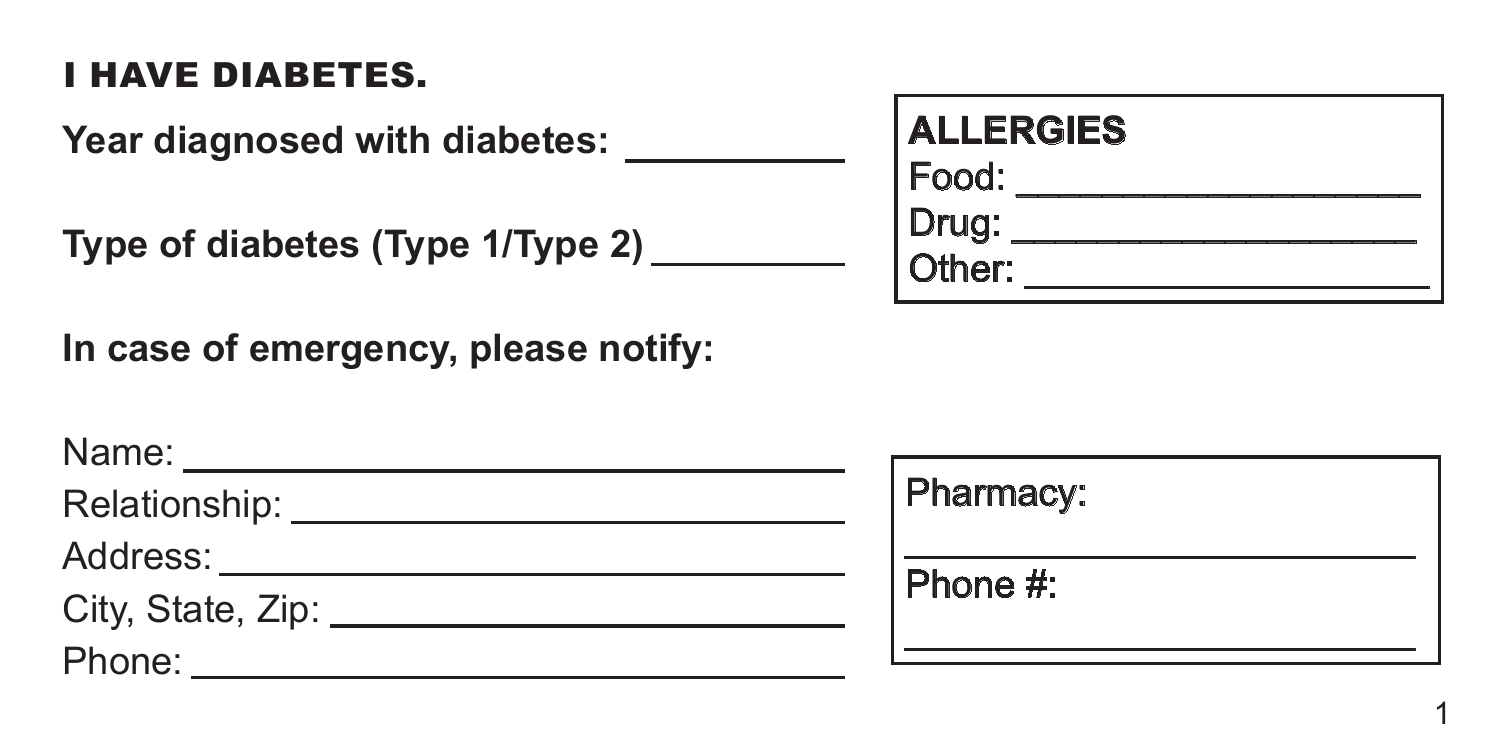#### MY DIABETES CARE TEAM

| <b>Phone</b>                                                                                                                       |                              |
|------------------------------------------------------------------------------------------------------------------------------------|------------------------------|
| Dentist                                                                                                                            | Phone <u>______________</u>  |
| <b>Foot Doctor</b><br><b>Phone</b>                                                                                                 |                              |
| Eye Doctor<br><u> 1989 - Johann John Stein, markin fan it ferstjer fan it ferstjer fan it ferstjer fan it ferstjer fan it fers</u> | Phone <u>_____________</u>   |
|                                                                                                                                    | Phone <u>_______________</u> |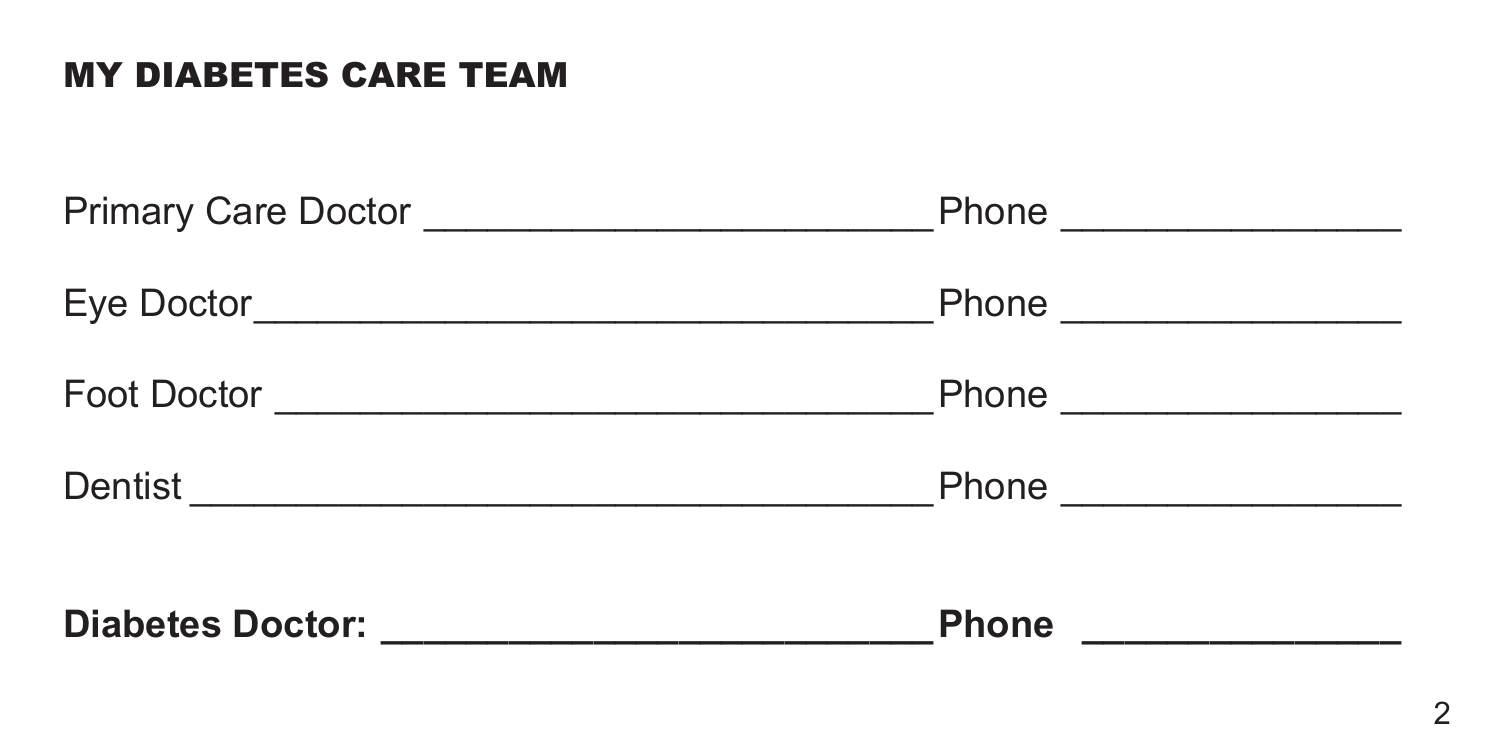#### MY DIABETES CARE TEAM (continued)

*Diabetes Educator(s)*

|            | Phone ______________________    |
|------------|---------------------------------|
|            | Phone _______________________   |
| Pharmacist | Phone _________________________ |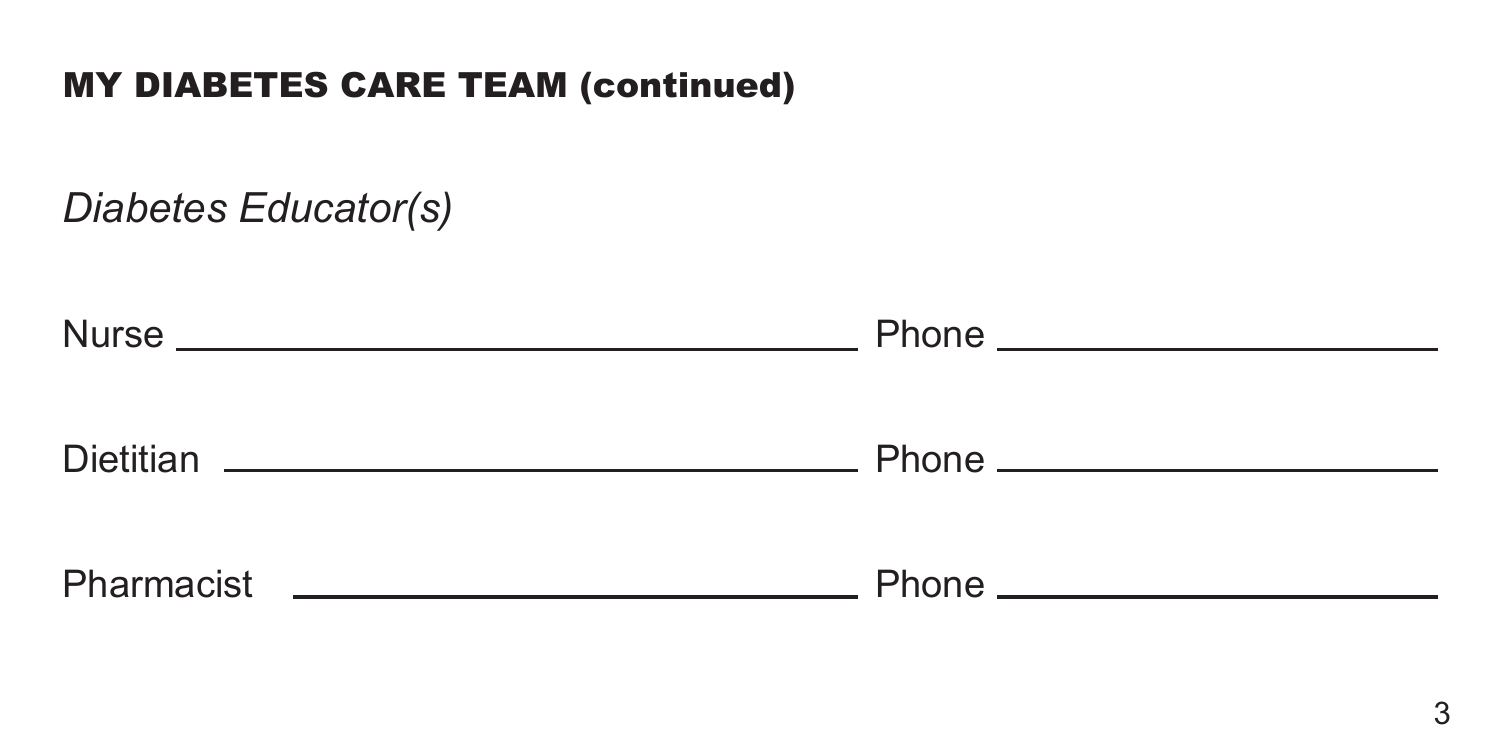#### MEDICATIONS\*

| <b>Start</b><br>Date | <b>Medication</b> | Dose<br>(How Much?) | Time taken?<br>(a.m./p.m.) |
|----------------------|-------------------|---------------------|----------------------------|
|                      |                   |                     |                            |
|                      |                   |                     |                            |
|                      |                   |                     |                            |
|                      |                   |                     |                            |
|                      |                   |                     |                            |
|                      |                   |                     |                            |
|                      |                   |                     |                            |
|                      |                   |                     |                            |
|                      |                   |                     |                            |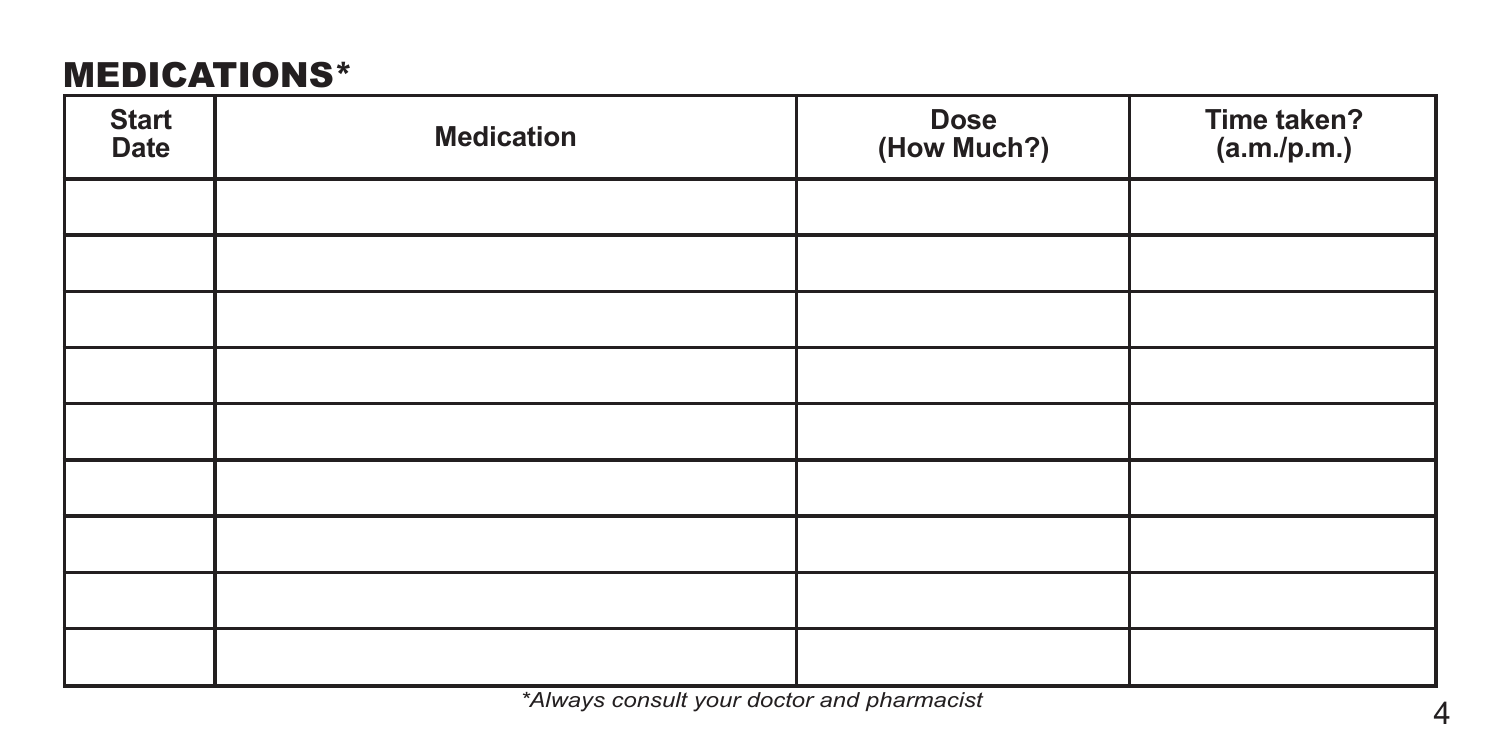#### MEDICATIONS\*

| <b>Start</b><br>Date | <b>Medication</b> | Dose<br>(How Much?) | Time taken?<br>(a.m./p.m.) |
|----------------------|-------------------|---------------------|----------------------------|
|                      |                   |                     |                            |
|                      |                   |                     |                            |
|                      |                   |                     |                            |
|                      |                   |                     |                            |
|                      |                   |                     |                            |
|                      |                   |                     |                            |
|                      |                   |                     |                            |
|                      |                   |                     |                            |
|                      |                   |                     |                            |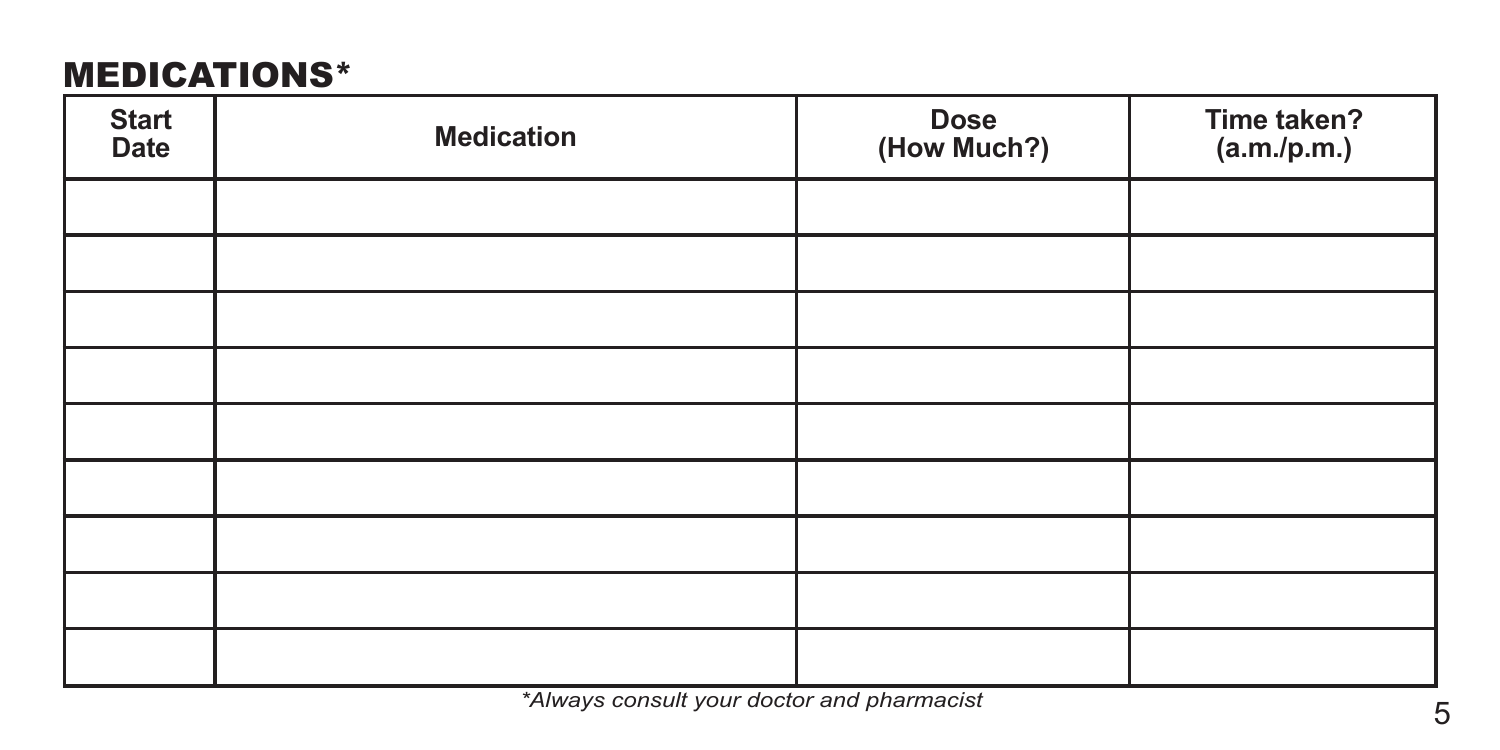## BLOOD PRESSURE LOG PAGES

Normal Blood Pressure: less than 120 / 80

Pre-hypertension: 120-139 / 80-89

Hypertension: 140 / 90 or higher (120 / 80 or higher if you have diabetes)

| Date | <b>Time AM/PM</b> | <b>BP Reading</b> | Comment |
|------|-------------------|-------------------|---------|
|      |                   |                   |         |
|      |                   |                   |         |
|      |                   |                   |         |
|      |                   |                   |         |
|      |                   |                   |         |
|      |                   |                   |         |
|      |                   |                   |         |

*180/110 or higher is hypertensive crisis (Emergency care is needed)*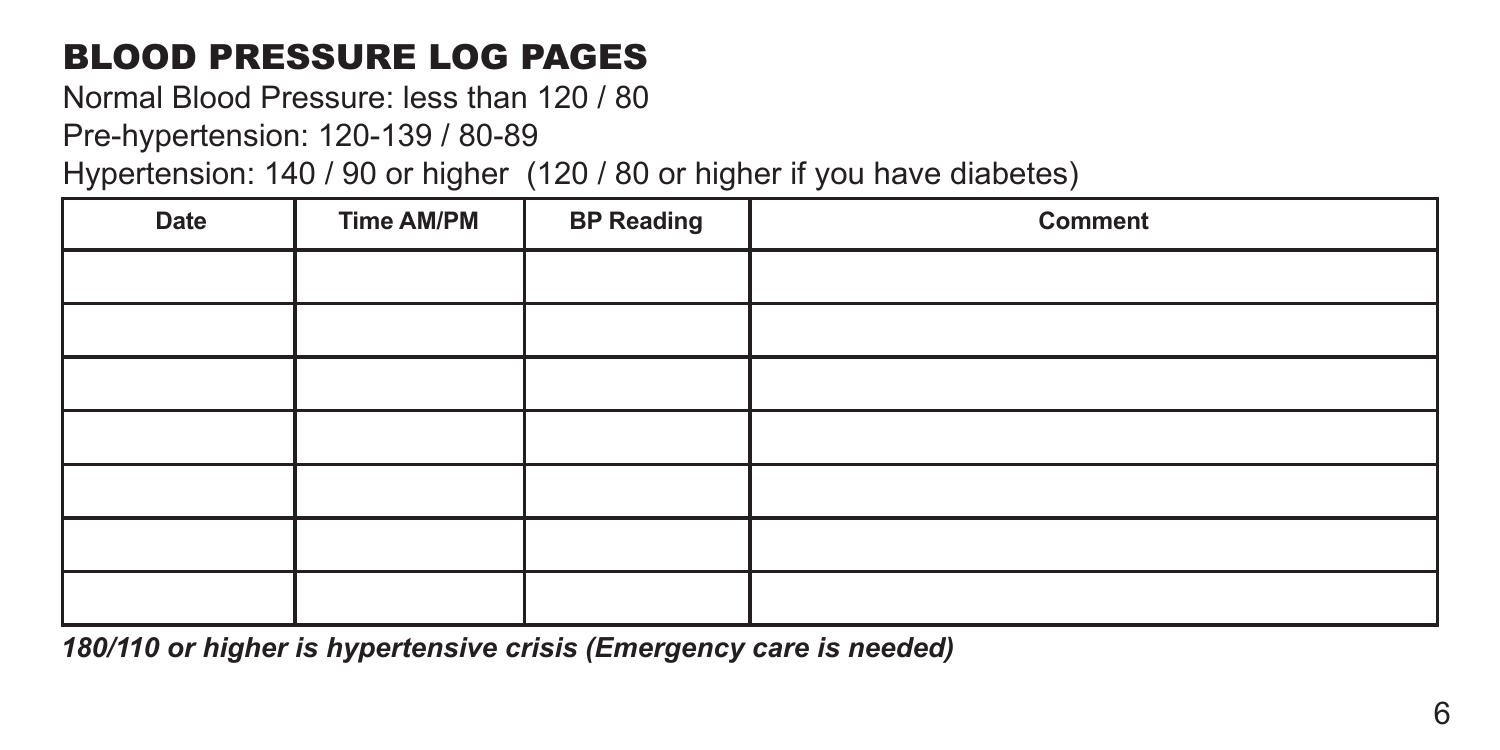### BLOOD PRESSURE LOG PAGES

Normal Blood Pressure: less than 120 / 80

Pre-hypertension: 120-139 / 80-89

Hypertension: 140 / 90 or higher (120 / 80 or higher if you have diabetes)

| Date | <b>Time AM/PM</b> | <b>BP Reading</b> | Comment |
|------|-------------------|-------------------|---------|
|      |                   |                   |         |
|      |                   |                   |         |
|      |                   |                   |         |
|      |                   |                   |         |
|      |                   |                   |         |
|      |                   |                   |         |
|      |                   |                   |         |

*180/110 or higher is hypertensive crisis (Emergency care is needed)*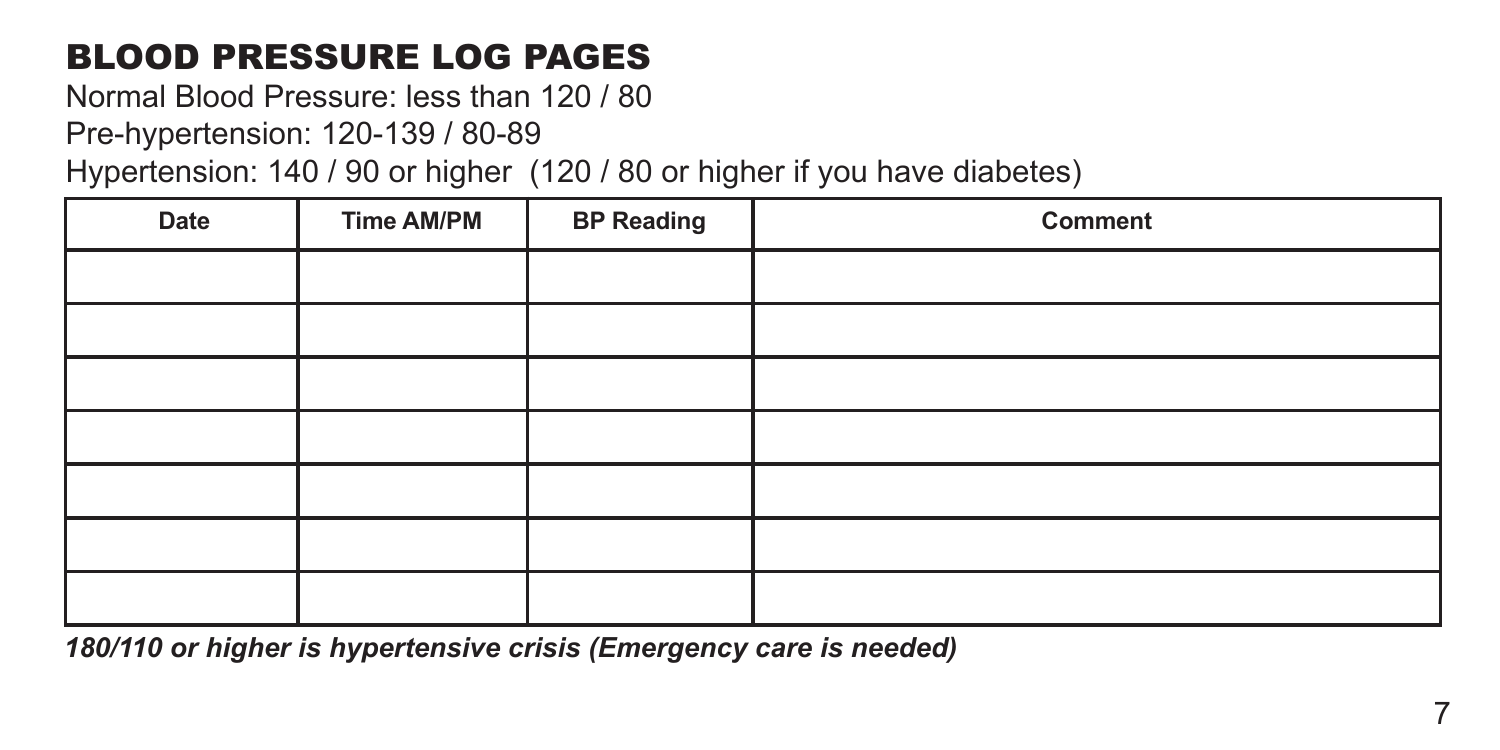## DIABETES CHECK-UPS

(Talk with your doctor and healthcare team about your personal goals)

| Exam/test<br>& Dates                 | Goal*            | <b>Frequency</b>                              | <b>Date</b> | <b>Result</b> | <b>Date</b> | <b>Result</b> |
|--------------------------------------|------------------|-----------------------------------------------|-------------|---------------|-------------|---------------|
| A <sub>1</sub> c<br>(Hemoglobin A1c) | $<$ 7            | Each MD visit<br>$(2-4 \text{ times/year})^*$ |             |               |             |               |
| <b>Blood</b><br>Pressure             | < 120/80<br>mmHq | Each MD visit<br>(2-4 times/year)*            |             |               |             |               |
| Foot<br>Check*                       |                  | Daily at home &<br>at each MD visit*          |             |               |             |               |
| Weight                               |                  | Each MD visit*                                |             |               |             |               |

*\* Reflects 2018 American Diabetes Association Standards of Medical Care in Diabetes guidelines. Talk with your doctor or healthcare team about your treatment goals.*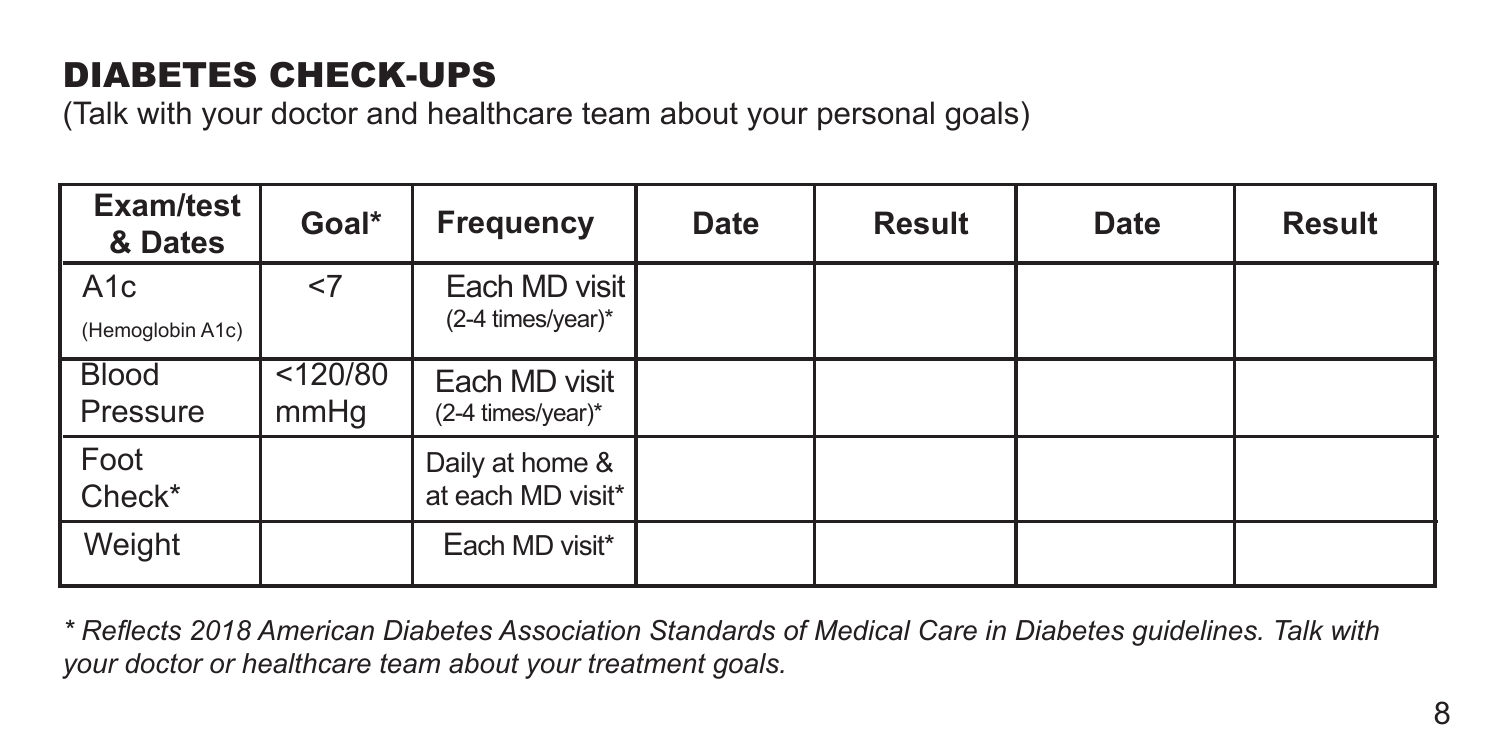| Exam/test & dates                                                           | <b>Frequency</b> | <b>Date</b> | <b>Result</b> |
|-----------------------------------------------------------------------------|------------------|-------------|---------------|
| Dilated eye exam                                                            | Every 1-2 years* |             |               |
| Urine test                                                                  | Yearly           |             |               |
| Lipid profile includes total, LDL, and<br>HDL cholesterol and triglycerides | Yearly*          |             |               |
| Flu vaccine                                                                 | Yearly           |             |               |
| Pneumococcal vaccine                                                        | Ask your doctor  |             |               |
| Dental Exam                                                                 | Yearly           |             |               |

*\* Reflects current American Diabetes Association guidelines. Talk with your doctor or healthcare team.*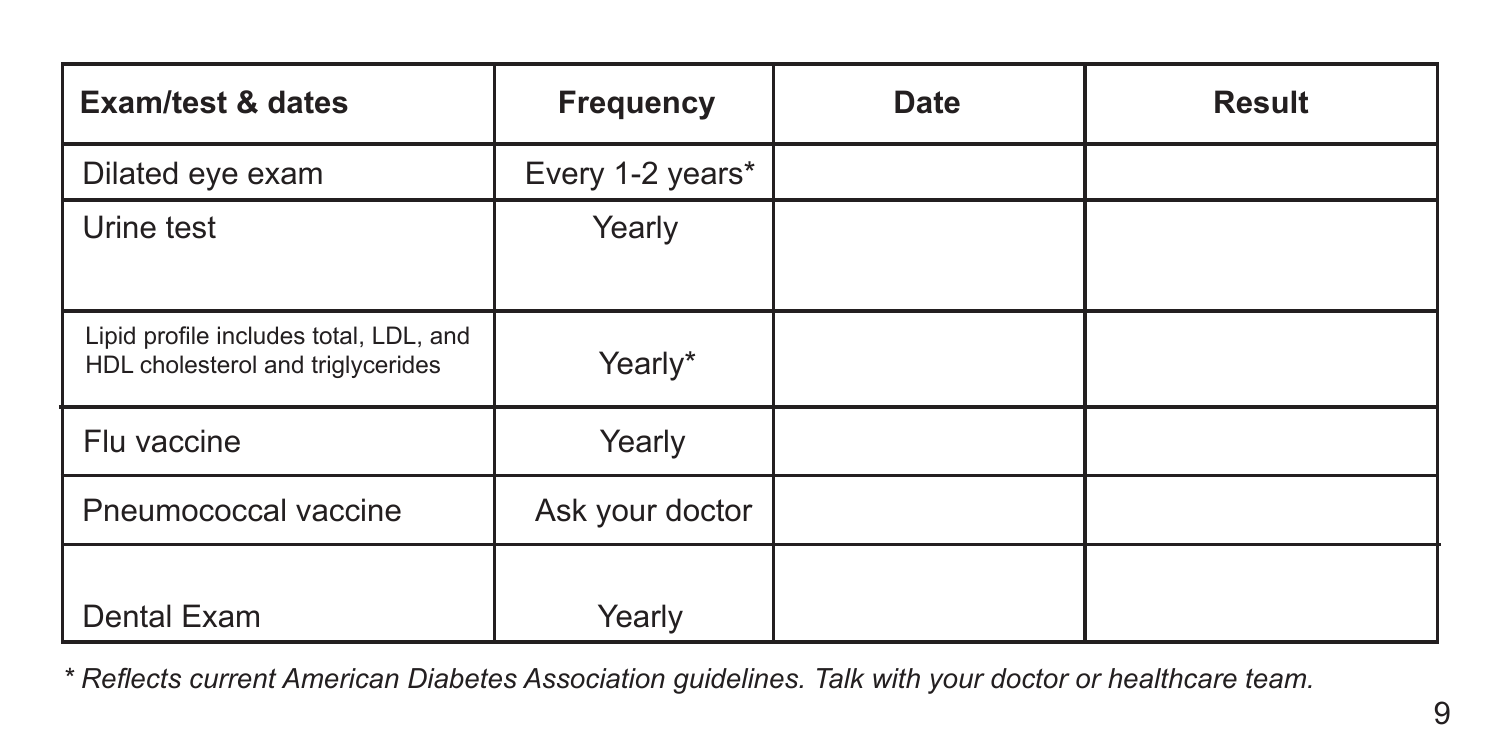#### Need Support Monitoring Your Diabetes?

Take control of your diabetes for life! Diabetes is a disease you and your healthcare team can manage. Many factors can affect your blood sugar (glucose) such as: what you eat, when you eat, medication and dosing schedules, stress, illness, exercise, physical activity, and travel. How are you affected? Your body no longer performs the task of checking and adjusting blood sugar levels on its own.

By following your doctor's and healthcare team's recommendations, you can regain control of the blood sugar levels in your body. Better control means reducing diabetes complications such as eye disease, kidney disease, or nerve damage. Talk with your doctor and/or healthcare team about your target numbers and use the diary (enclosed) to log your readings. You and your doctor and/ or healthcare team can use this information to fine-tune your treatment and you can make better choices.

There may be workshops available in your community to help you manage your disease. To learn more and enroll, call a Community Health Network Patient Navigator at **401-432-7217** or email **communityhealthnetwork@ripin.org**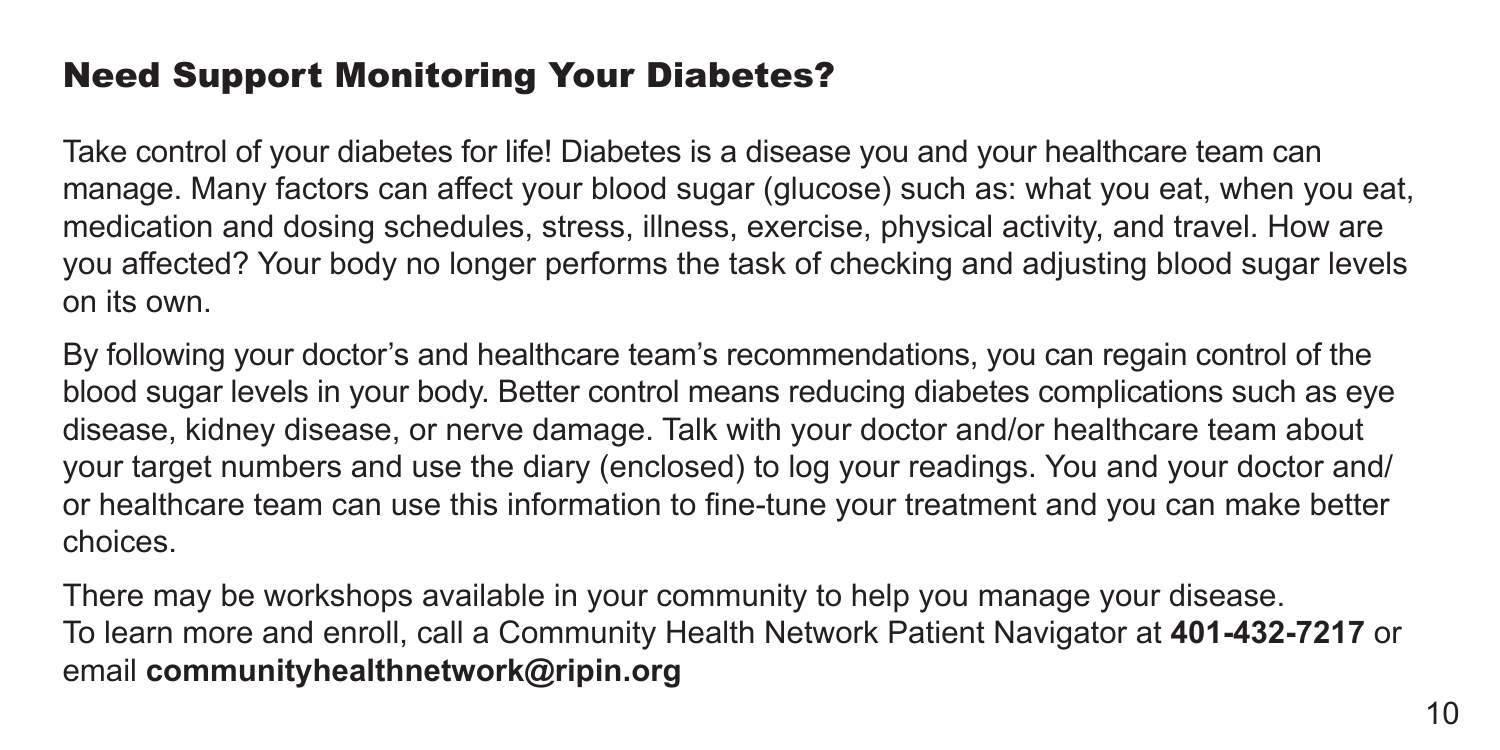My target blood glucose ranges are  $\frac{mq}{d}$  to  $\frac{mq}{d}$  before meals. \_\_\_\_\_\_mg/dl to \_\_\_\_\_\_\_mg/dl after meals.

| Day       | Meds      |  | <b>Breakfast</b><br>(pre/post time) | Meds | Lunch<br>(pre/post time) |  | Meds | <b>Dinner</b><br>(pre/post time) |  | Meds | <b>Bedtime</b><br>time |
|-----------|-----------|--|-------------------------------------|------|--------------------------|--|------|----------------------------------|--|------|------------------------|
|           |           |  |                                     |      |                          |  |      |                                  |  |      |                        |
|           |           |  |                                     |      |                          |  |      |                                  |  |      |                        |
|           | Comments: |  |                                     |      |                          |  |      |                                  |  |      |                        |
|           |           |  |                                     |      |                          |  |      |                                  |  |      |                        |
|           |           |  |                                     |      |                          |  |      |                                  |  |      |                        |
|           | Comments: |  |                                     |      |                          |  |      |                                  |  |      |                        |
|           |           |  |                                     |      |                          |  |      |                                  |  |      |                        |
|           |           |  |                                     |      |                          |  |      |                                  |  |      |                        |
| Comments: |           |  |                                     |      |                          |  |      |                                  |  |      |                        |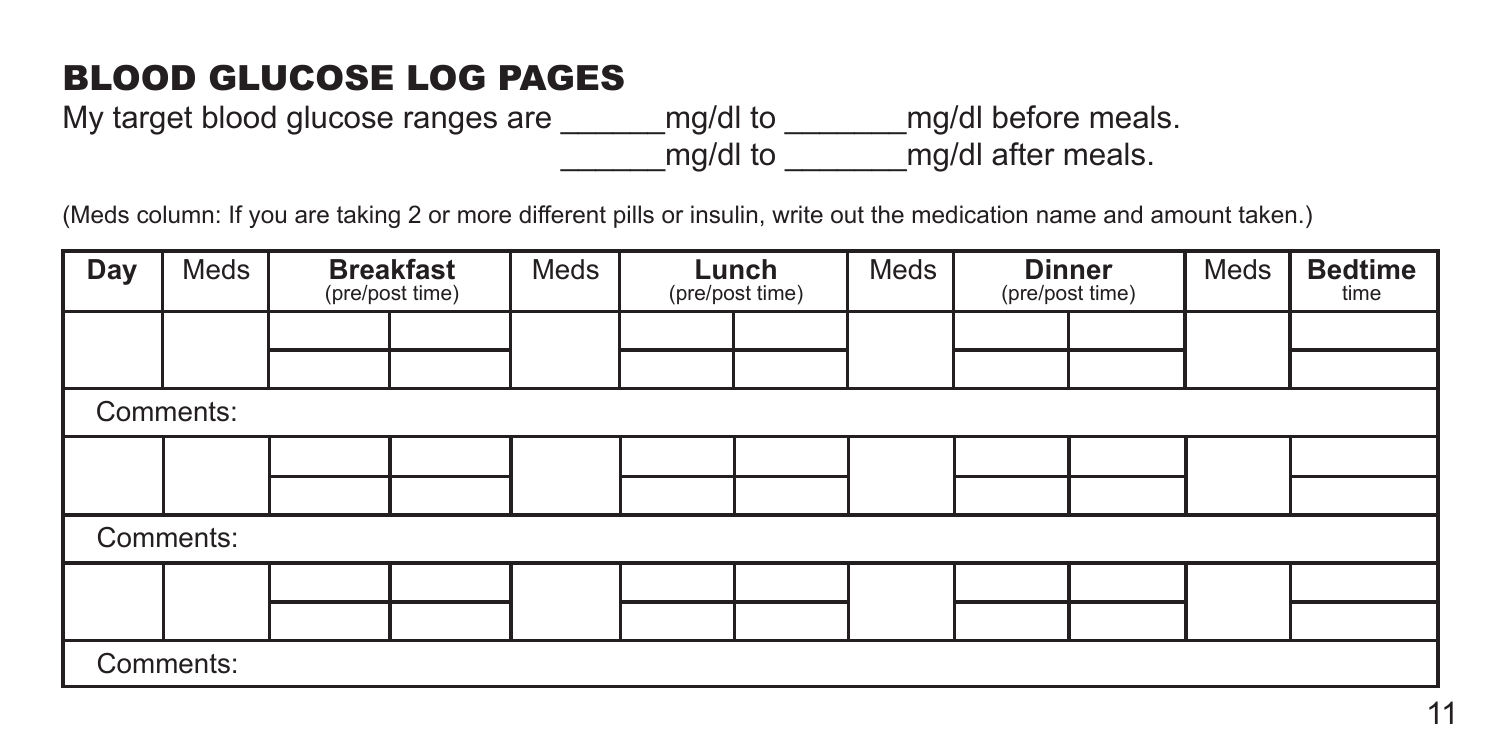My target blood glucose ranges are  $\frac{mq}{d}$  to  $\frac{mq}{d}$  before meals. \_\_\_\_\_\_mg/dl to \_\_\_\_\_\_\_mg/dl after meals.

| Day | Meds      |  | <b>Breakfast</b><br>(pre/post time) | Meds | Lunch<br>(pre/post time) |  | Meds | <b>Dinner</b><br>(pre/post time) |  | Meds | <b>Bedtime</b><br>time |
|-----|-----------|--|-------------------------------------|------|--------------------------|--|------|----------------------------------|--|------|------------------------|
|     |           |  |                                     |      |                          |  |      |                                  |  |      |                        |
|     |           |  |                                     |      |                          |  |      |                                  |  |      |                        |
|     | Comments: |  |                                     |      |                          |  |      |                                  |  |      |                        |
|     |           |  |                                     |      |                          |  |      |                                  |  |      |                        |
|     |           |  |                                     |      |                          |  |      |                                  |  |      |                        |
|     | Comments: |  |                                     |      |                          |  |      |                                  |  |      |                        |
|     |           |  |                                     |      |                          |  |      |                                  |  |      |                        |
|     |           |  |                                     |      |                          |  |      |                                  |  |      |                        |
|     | Comments: |  |                                     |      |                          |  |      |                                  |  |      |                        |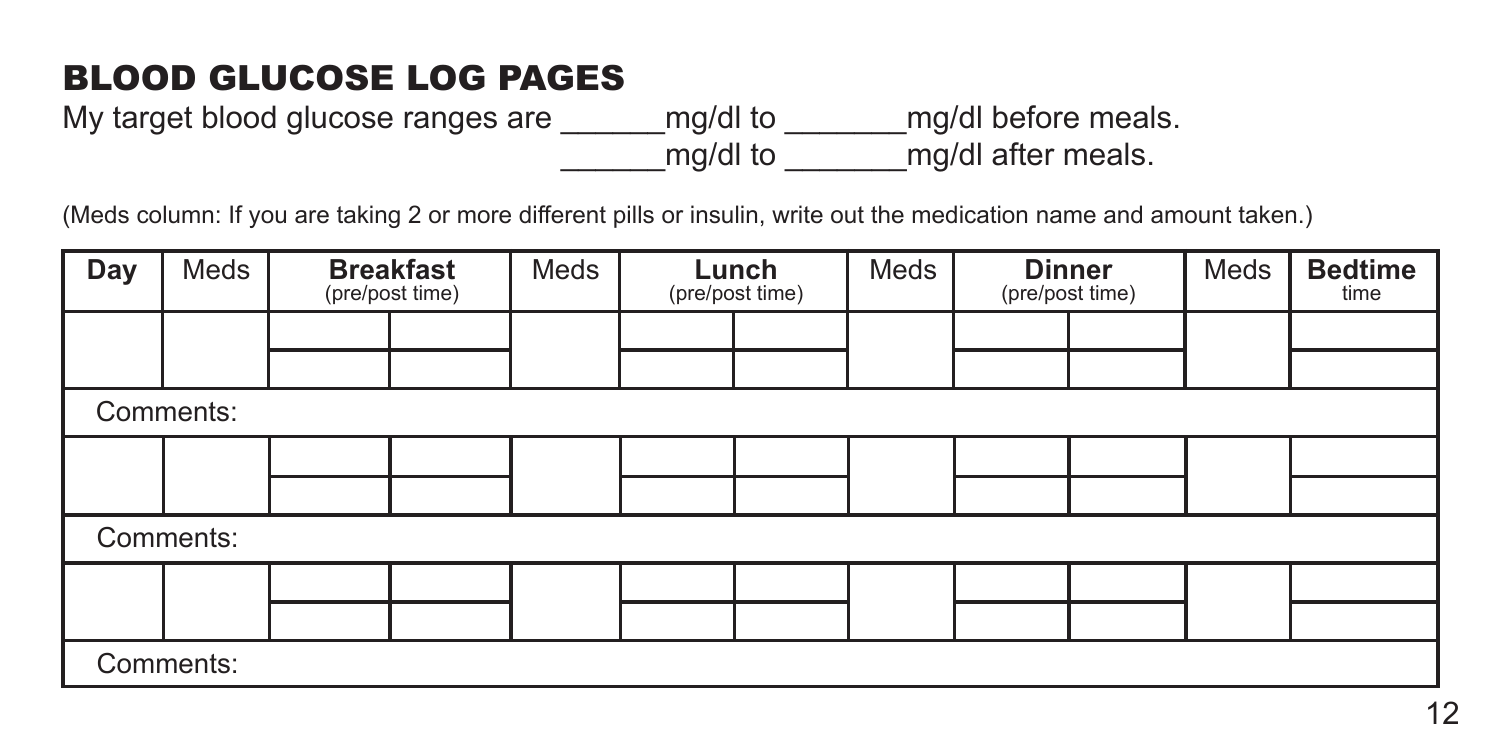| Day | Meds      | <b>Breakfast</b><br>(pre/post time) | Meds | Lunch<br>(pre/post time) | Meds | <b>Dinner</b><br>(pre/post time) | Meds | <b>Bedtime</b><br>time |
|-----|-----------|-------------------------------------|------|--------------------------|------|----------------------------------|------|------------------------|
|     |           |                                     |      |                          |      |                                  |      |                        |
|     |           |                                     |      |                          |      |                                  |      |                        |
|     | Comments: |                                     |      |                          |      |                                  |      |                        |
|     |           |                                     |      |                          |      |                                  |      |                        |
|     |           |                                     |      |                          |      |                                  |      |                        |
|     | Comments: |                                     |      |                          |      |                                  |      |                        |
|     |           |                                     |      |                          |      |                                  |      |                        |
|     |           |                                     |      |                          |      |                                  |      |                        |
|     | Comments: |                                     |      |                          |      |                                  |      |                        |
|     |           |                                     |      |                          |      |                                  |      |                        |
|     |           |                                     |      |                          |      |                                  |      |                        |
|     | Comments: |                                     |      |                          |      |                                  |      |                        |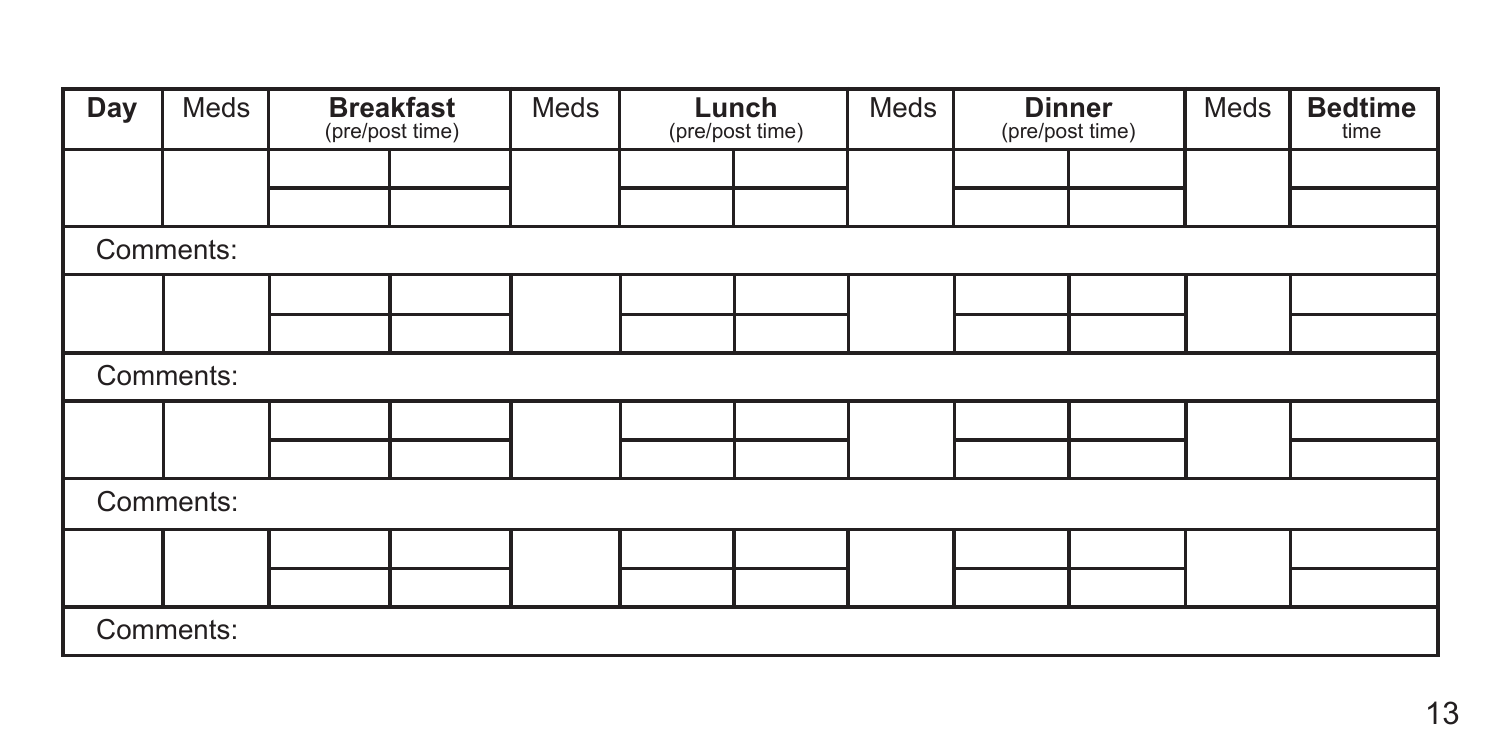My target blood glucose ranges are  $\frac{mq}{d}$  to  $\frac{mq}{d}$  before meals. \_\_\_\_\_\_mg/dl to \_\_\_\_\_\_\_mg/dl after meals.

| Day | Meds      |  | <b>Breakfast</b><br>(pre/post time) | Meds | Lunch<br>(pre/post time) |  | Meds | <b>Dinner</b><br>(pre/post time) |  | Meds | <b>Bedtime</b><br>time |
|-----|-----------|--|-------------------------------------|------|--------------------------|--|------|----------------------------------|--|------|------------------------|
|     |           |  |                                     |      |                          |  |      |                                  |  |      |                        |
|     |           |  |                                     |      |                          |  |      |                                  |  |      |                        |
|     | Comments: |  |                                     |      |                          |  |      |                                  |  |      |                        |
|     |           |  |                                     |      |                          |  |      |                                  |  |      |                        |
|     |           |  |                                     |      |                          |  |      |                                  |  |      |                        |
|     | Comments: |  |                                     |      |                          |  |      |                                  |  |      |                        |
|     |           |  |                                     |      |                          |  |      |                                  |  |      |                        |
|     |           |  |                                     |      |                          |  |      |                                  |  |      |                        |
|     | Comments: |  |                                     |      |                          |  |      |                                  |  |      |                        |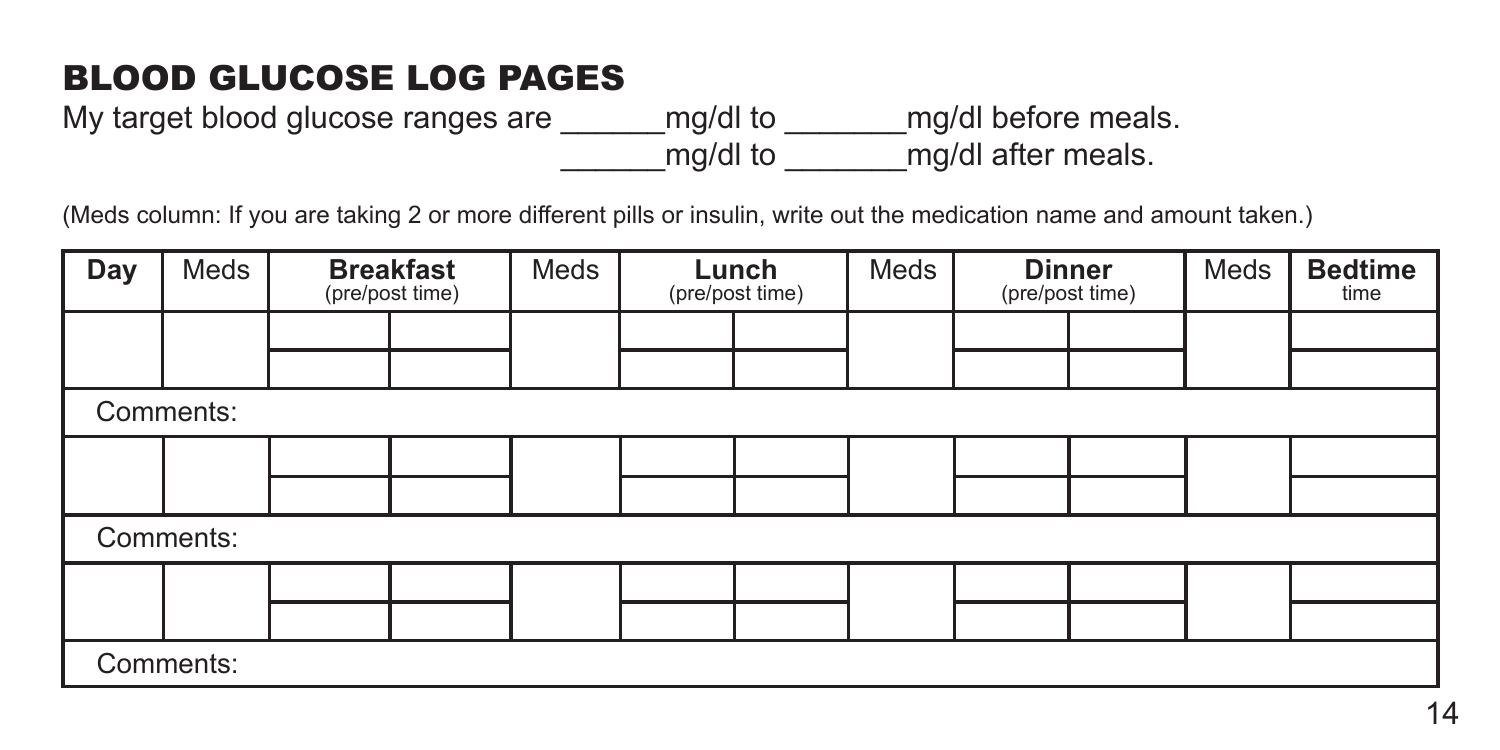| Day | Meds      | <b>Breakfast</b><br>(pre/post time) | Meds | Lunch<br>(pre/post time) | Meds | <b>Dinner</b><br>(pre/post time) | Meds | <b>Bedtime</b><br>time |
|-----|-----------|-------------------------------------|------|--------------------------|------|----------------------------------|------|------------------------|
|     |           |                                     |      |                          |      |                                  |      |                        |
|     |           |                                     |      |                          |      |                                  |      |                        |
|     | Comments: |                                     |      |                          |      |                                  |      |                        |
|     |           |                                     |      |                          |      |                                  |      |                        |
|     |           |                                     |      |                          |      |                                  |      |                        |
|     | Comments: |                                     |      |                          |      |                                  |      |                        |
|     |           |                                     |      |                          |      |                                  |      |                        |
|     |           |                                     |      |                          |      |                                  |      |                        |
|     | Comments: |                                     |      |                          |      |                                  |      |                        |
|     |           |                                     |      |                          |      |                                  |      |                        |
|     |           |                                     |      |                          |      |                                  |      |                        |
|     | Comments: |                                     |      |                          |      |                                  |      |                        |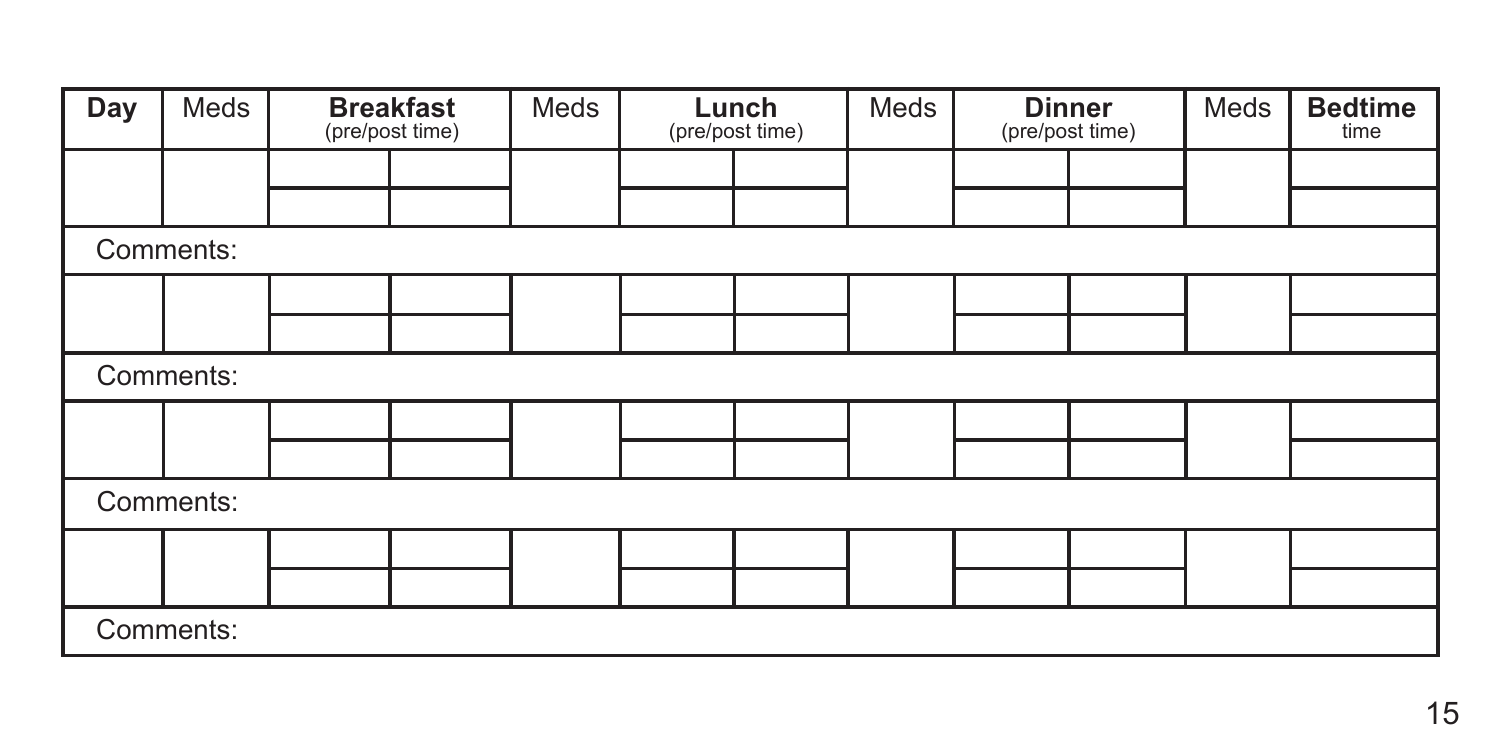My target blood glucose ranges are  $\frac{mq}{d}$  to  $\frac{mq}{d}$  before meals. \_\_\_\_\_\_mg/dl to \_\_\_\_\_\_\_mg/dl after meals.

| Day | Meds      |  | <b>Breakfast</b><br>(pre/post time) | Meds | Lunch<br>(pre/post time) |  | Meds | <b>Dinner</b><br>(pre/post time) |  | Meds | <b>Bedtime</b><br>time |
|-----|-----------|--|-------------------------------------|------|--------------------------|--|------|----------------------------------|--|------|------------------------|
|     |           |  |                                     |      |                          |  |      |                                  |  |      |                        |
|     |           |  |                                     |      |                          |  |      |                                  |  |      |                        |
|     | Comments: |  |                                     |      |                          |  |      |                                  |  |      |                        |
|     |           |  |                                     |      |                          |  |      |                                  |  |      |                        |
|     |           |  |                                     |      |                          |  |      |                                  |  |      |                        |
|     | Comments: |  |                                     |      |                          |  |      |                                  |  |      |                        |
|     |           |  |                                     |      |                          |  |      |                                  |  |      |                        |
|     |           |  |                                     |      |                          |  |      |                                  |  |      |                        |
|     | Comments: |  |                                     |      |                          |  |      |                                  |  |      |                        |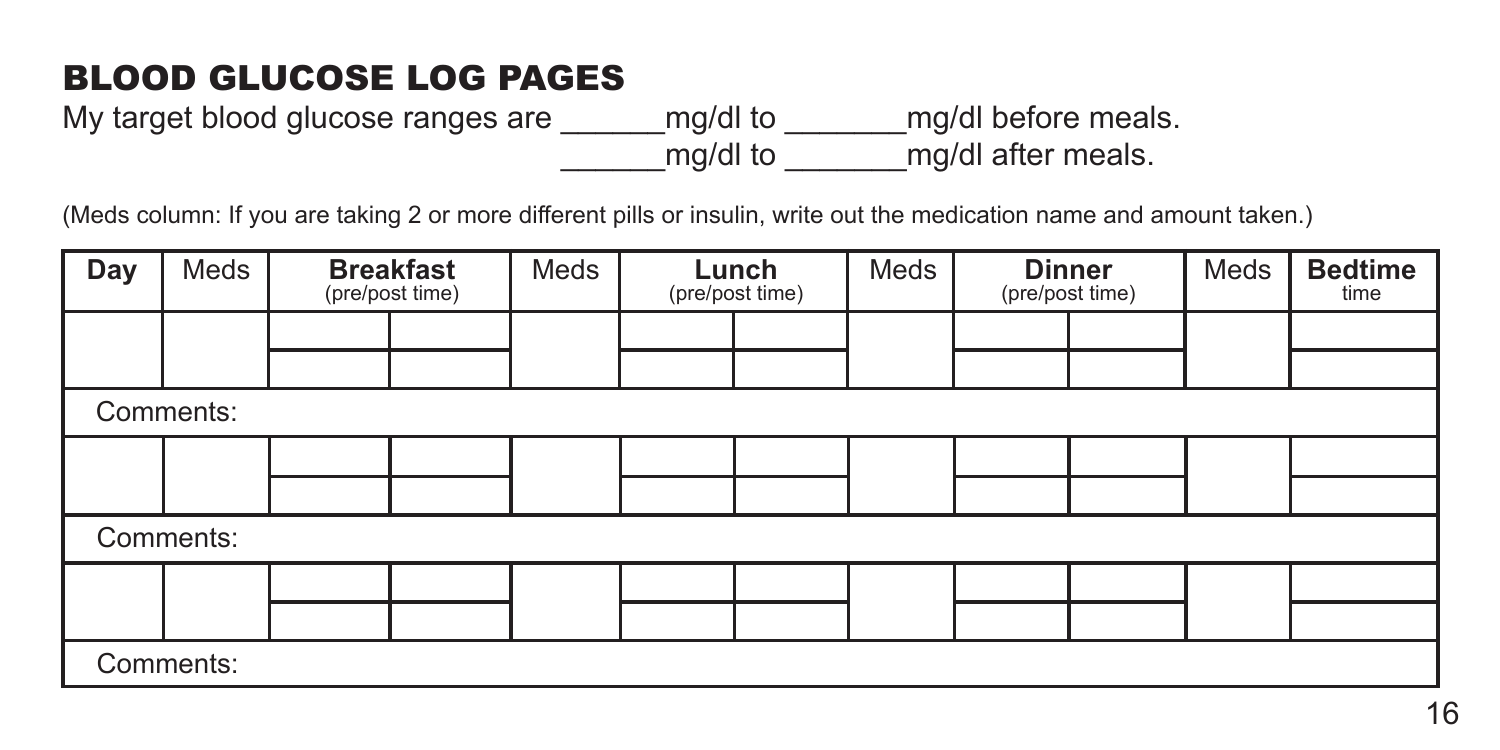| Day | Meds      | <b>Breakfast</b><br>(pre/post time) | Meds | Lunch<br>(pre/post time) | Meds | <b>Dinner</b><br>(pre/post time) | Meds | <b>Bedtime</b><br>time |
|-----|-----------|-------------------------------------|------|--------------------------|------|----------------------------------|------|------------------------|
|     |           |                                     |      |                          |      |                                  |      |                        |
|     |           |                                     |      |                          |      |                                  |      |                        |
|     | Comments: |                                     |      |                          |      |                                  |      |                        |
|     |           |                                     |      |                          |      |                                  |      |                        |
|     |           |                                     |      |                          |      |                                  |      |                        |
|     | Comments: |                                     |      |                          |      |                                  |      |                        |
|     |           |                                     |      |                          |      |                                  |      |                        |
|     |           |                                     |      |                          |      |                                  |      |                        |
|     | Comments: |                                     |      |                          |      |                                  |      |                        |
|     |           |                                     |      |                          |      |                                  |      |                        |
|     |           |                                     |      |                          |      |                                  |      |                        |
|     | Comments: |                                     |      |                          |      |                                  |      |                        |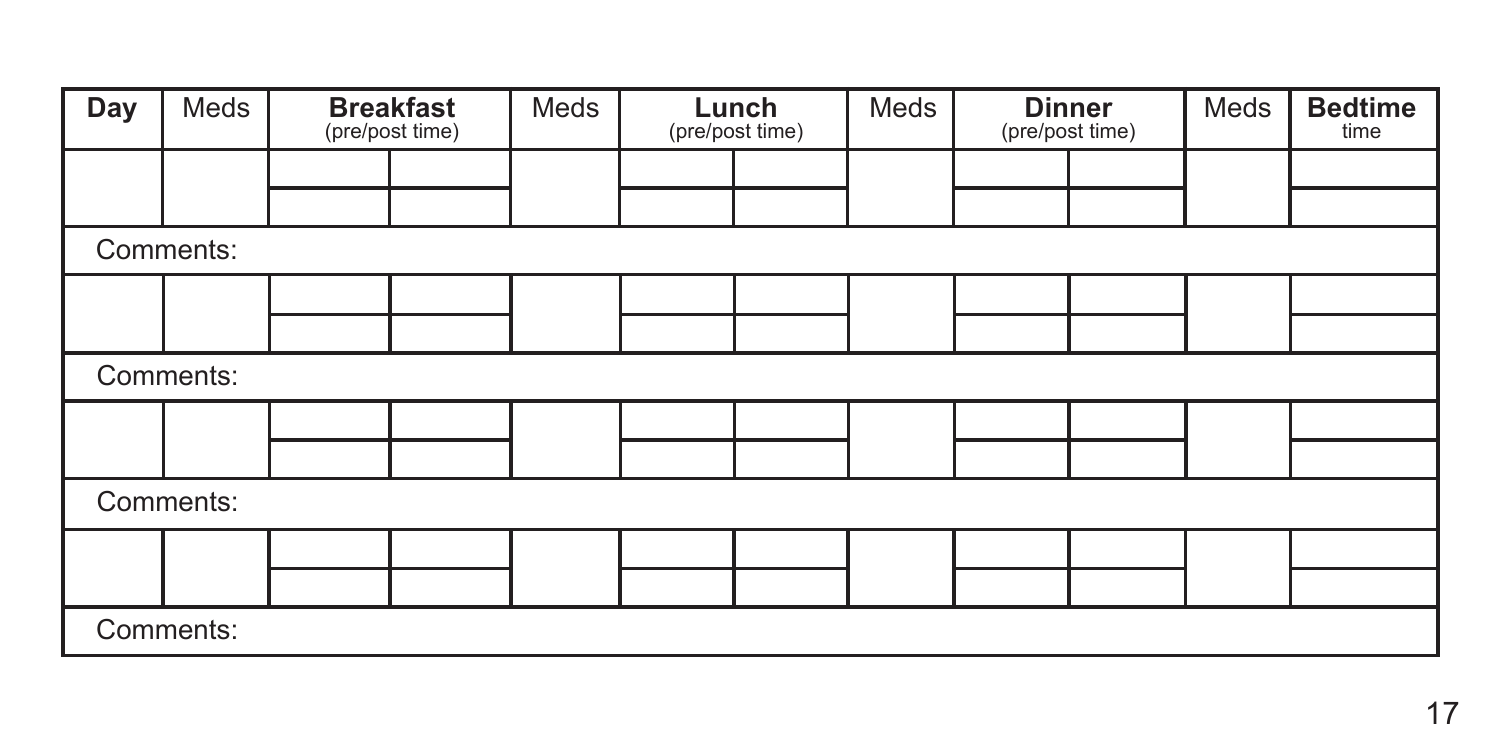My target blood glucose ranges are  $\frac{mq}{d}$  to  $\frac{mq}{d}$  before meals. \_\_\_\_\_\_mg/dl to \_\_\_\_\_\_\_mg/dl after meals.

| Day | Meds      |  | <b>Breakfast</b><br>(pre/post time) | Meds | Lunch<br>(pre/post time) |  | Meds | <b>Dinner</b><br>(pre/post time) |  | Meds | <b>Bedtime</b><br>time |
|-----|-----------|--|-------------------------------------|------|--------------------------|--|------|----------------------------------|--|------|------------------------|
|     |           |  |                                     |      |                          |  |      |                                  |  |      |                        |
|     |           |  |                                     |      |                          |  |      |                                  |  |      |                        |
|     | Comments: |  |                                     |      |                          |  |      |                                  |  |      |                        |
|     |           |  |                                     |      |                          |  |      |                                  |  |      |                        |
|     |           |  |                                     |      |                          |  |      |                                  |  |      |                        |
|     | Comments: |  |                                     |      |                          |  |      |                                  |  |      |                        |
|     |           |  |                                     |      |                          |  |      |                                  |  |      |                        |
|     |           |  |                                     |      |                          |  |      |                                  |  |      |                        |
|     | Comments: |  |                                     |      |                          |  |      |                                  |  |      |                        |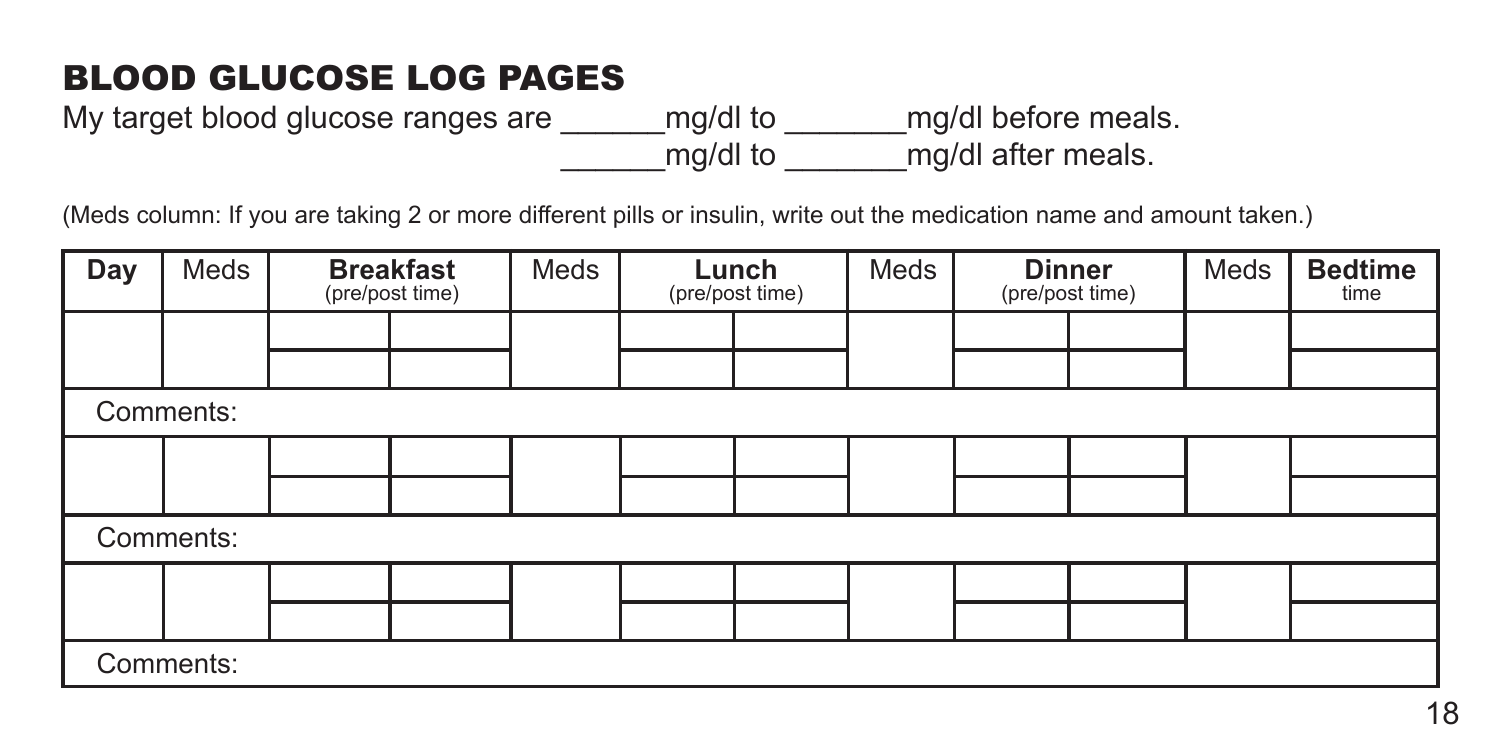| Day | Meds      | <b>Breakfast</b><br>(pre/post time) | Meds | Lunch<br>(pre/post time) | Meds | <b>Dinner</b><br>(pre/post time) | Meds | <b>Bedtime</b><br>time |
|-----|-----------|-------------------------------------|------|--------------------------|------|----------------------------------|------|------------------------|
|     |           |                                     |      |                          |      |                                  |      |                        |
|     |           |                                     |      |                          |      |                                  |      |                        |
|     | Comments: |                                     |      |                          |      |                                  |      |                        |
|     |           |                                     |      |                          |      |                                  |      |                        |
|     |           |                                     |      |                          |      |                                  |      |                        |
|     | Comments: |                                     |      |                          |      |                                  |      |                        |
|     |           |                                     |      |                          |      |                                  |      |                        |
|     |           |                                     |      |                          |      |                                  |      |                        |
|     | Comments: |                                     |      |                          |      |                                  |      |                        |
|     |           |                                     |      |                          |      |                                  |      |                        |
|     |           |                                     |      |                          |      |                                  |      |                        |
|     | Comments: |                                     |      |                          |      |                                  |      |                        |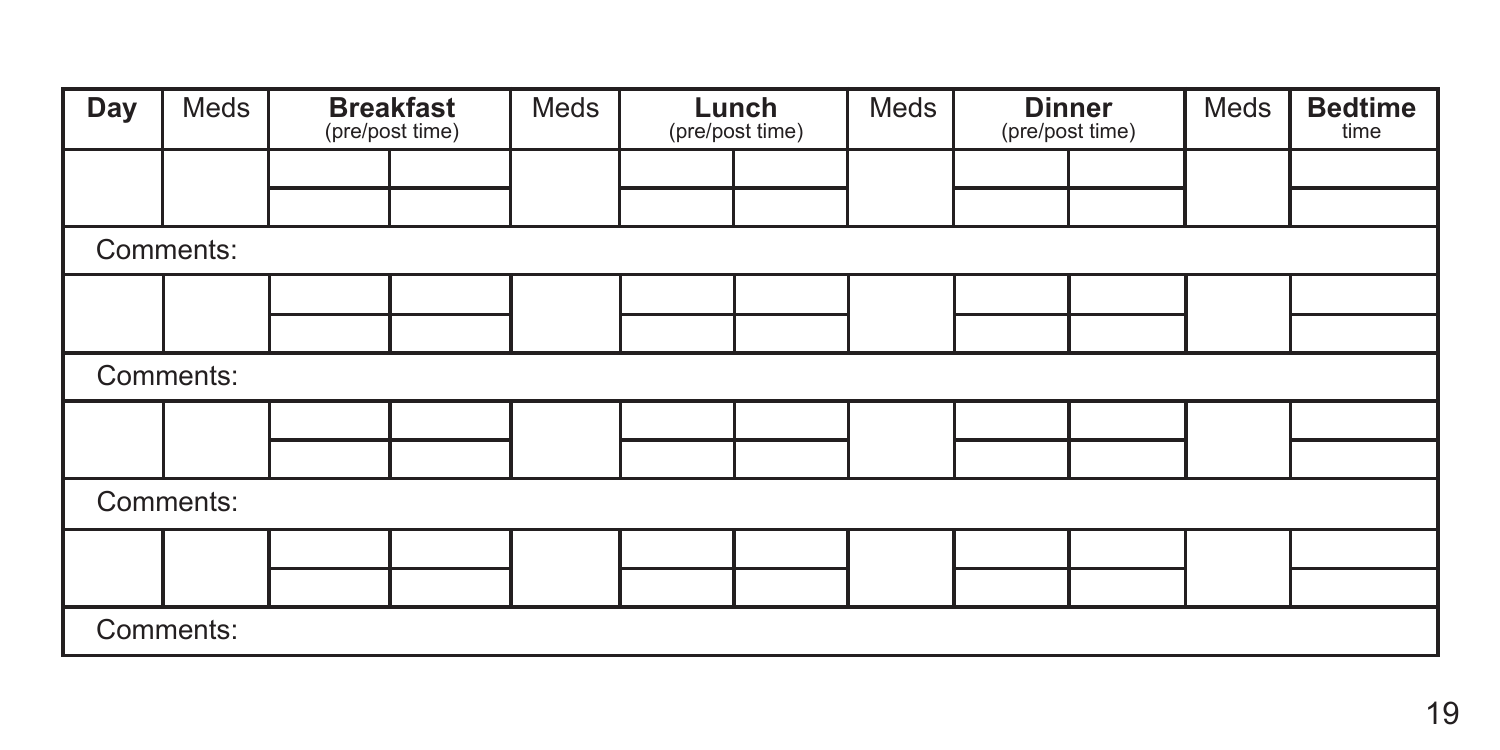My target blood glucose ranges are  $\frac{mq}{d}$  to  $\frac{mq}{d}$  before meals. \_\_\_\_\_\_mg/dl to \_\_\_\_\_\_\_mg/dl after meals.

| Day | Meds      |  | <b>Breakfast</b><br>(pre/post time) | Meds | Lunch<br>(pre/post time) |  | Meds | <b>Dinner</b><br>(pre/post time) |  | Meds | <b>Bedtime</b><br>time |
|-----|-----------|--|-------------------------------------|------|--------------------------|--|------|----------------------------------|--|------|------------------------|
|     |           |  |                                     |      |                          |  |      |                                  |  |      |                        |
|     |           |  |                                     |      |                          |  |      |                                  |  |      |                        |
|     | Comments: |  |                                     |      |                          |  |      |                                  |  |      |                        |
|     |           |  |                                     |      |                          |  |      |                                  |  |      |                        |
|     |           |  |                                     |      |                          |  |      |                                  |  |      |                        |
|     | Comments: |  |                                     |      |                          |  |      |                                  |  |      |                        |
|     |           |  |                                     |      |                          |  |      |                                  |  |      |                        |
|     |           |  |                                     |      |                          |  |      |                                  |  |      |                        |
|     | Comments: |  |                                     |      |                          |  |      |                                  |  |      |                        |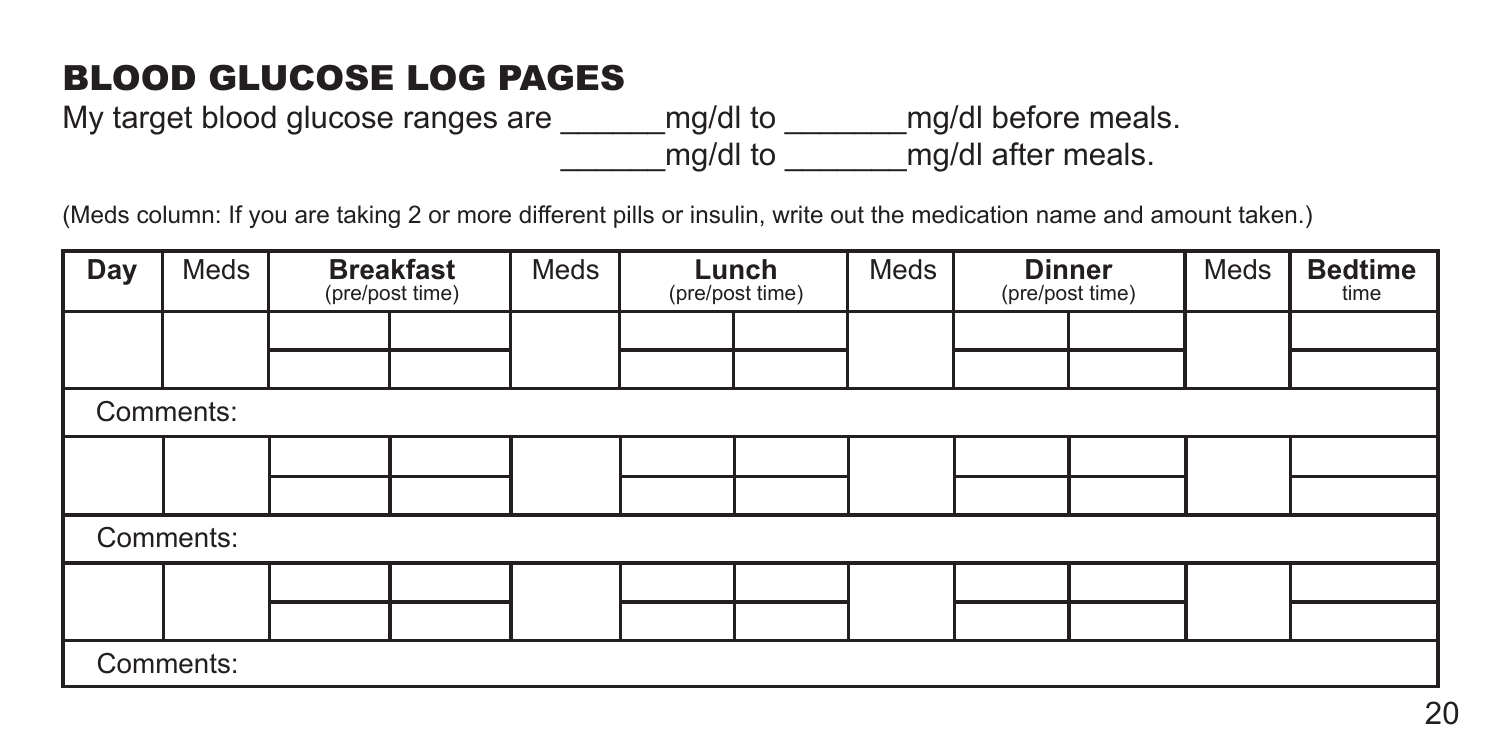| Day | Meds      | <b>Breakfast</b><br>(pre/post time) | Meds | Lunch<br>(pre/post time) | Meds | <b>Dinner</b><br>(pre/post time) | Meds | <b>Bedtime</b><br>time |
|-----|-----------|-------------------------------------|------|--------------------------|------|----------------------------------|------|------------------------|
|     |           |                                     |      |                          |      |                                  |      |                        |
|     |           |                                     |      |                          |      |                                  |      |                        |
|     | Comments: |                                     |      |                          |      |                                  |      |                        |
|     |           |                                     |      |                          |      |                                  |      |                        |
|     |           |                                     |      |                          |      |                                  |      |                        |
|     | Comments: |                                     |      |                          |      |                                  |      |                        |
|     |           |                                     |      |                          |      |                                  |      |                        |
|     |           |                                     |      |                          |      |                                  |      |                        |
|     | Comments: |                                     |      |                          |      |                                  |      |                        |
|     |           |                                     |      |                          |      |                                  |      |                        |
|     |           |                                     |      |                          |      |                                  |      |                        |
|     | Comments: |                                     |      |                          |      |                                  |      |                        |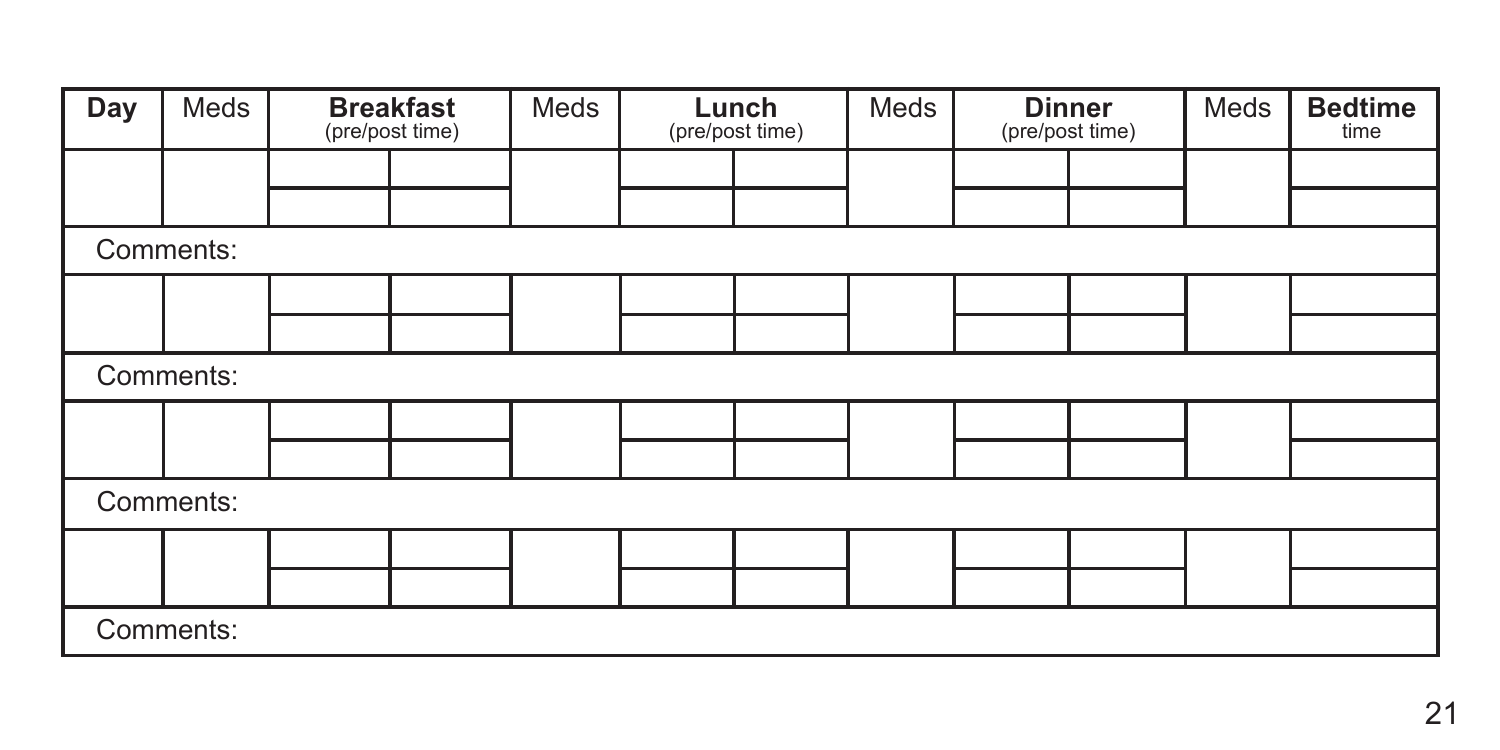My target blood glucose ranges are  $\frac{mq}{d}$  to  $\frac{mq}{d}$  before meals. \_\_\_\_\_\_mg/dl to \_\_\_\_\_\_\_mg/dl after meals.

| Day | Meds      |  | <b>Breakfast</b><br>(pre/post time) | Meds | Lunch<br>(pre/post time) |  | Meds | <b>Dinner</b><br>(pre/post time) |  | Meds | <b>Bedtime</b><br>time |
|-----|-----------|--|-------------------------------------|------|--------------------------|--|------|----------------------------------|--|------|------------------------|
|     |           |  |                                     |      |                          |  |      |                                  |  |      |                        |
|     |           |  |                                     |      |                          |  |      |                                  |  |      |                        |
|     | Comments: |  |                                     |      |                          |  |      |                                  |  |      |                        |
|     |           |  |                                     |      |                          |  |      |                                  |  |      |                        |
|     |           |  |                                     |      |                          |  |      |                                  |  |      |                        |
|     | Comments: |  |                                     |      |                          |  |      |                                  |  |      |                        |
|     |           |  |                                     |      |                          |  |      |                                  |  |      |                        |
|     |           |  |                                     |      |                          |  |      |                                  |  |      |                        |
|     | Comments: |  |                                     |      |                          |  |      |                                  |  |      |                        |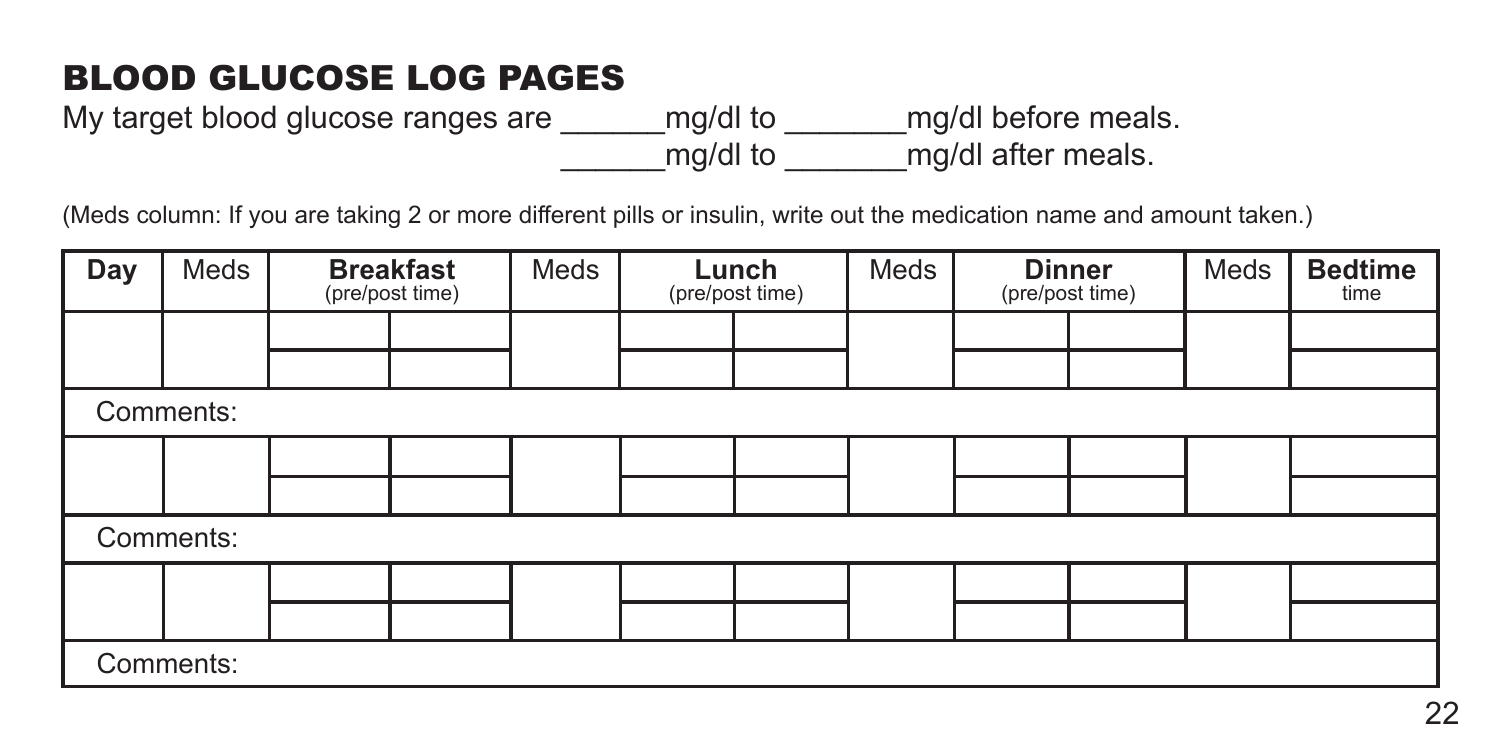| Day | Meds      | <b>Breakfast</b><br>(pre/post time) | Meds | Lunch<br>(pre/post time) | Meds | <b>Dinner</b><br>(pre/post time) | Meds | <b>Bedtime</b><br>time |
|-----|-----------|-------------------------------------|------|--------------------------|------|----------------------------------|------|------------------------|
|     |           |                                     |      |                          |      |                                  |      |                        |
|     |           |                                     |      |                          |      |                                  |      |                        |
|     | Comments: |                                     |      |                          |      |                                  |      |                        |
|     |           |                                     |      |                          |      |                                  |      |                        |
|     |           |                                     |      |                          |      |                                  |      |                        |
|     | Comments: |                                     |      |                          |      |                                  |      |                        |
|     |           |                                     |      |                          |      |                                  |      |                        |
|     |           |                                     |      |                          |      |                                  |      |                        |
|     | Comments: |                                     |      |                          |      |                                  |      |                        |
|     |           |                                     |      |                          |      |                                  |      |                        |
|     |           |                                     |      |                          |      |                                  |      |                        |
|     | Comments: |                                     |      |                          |      |                                  |      |                        |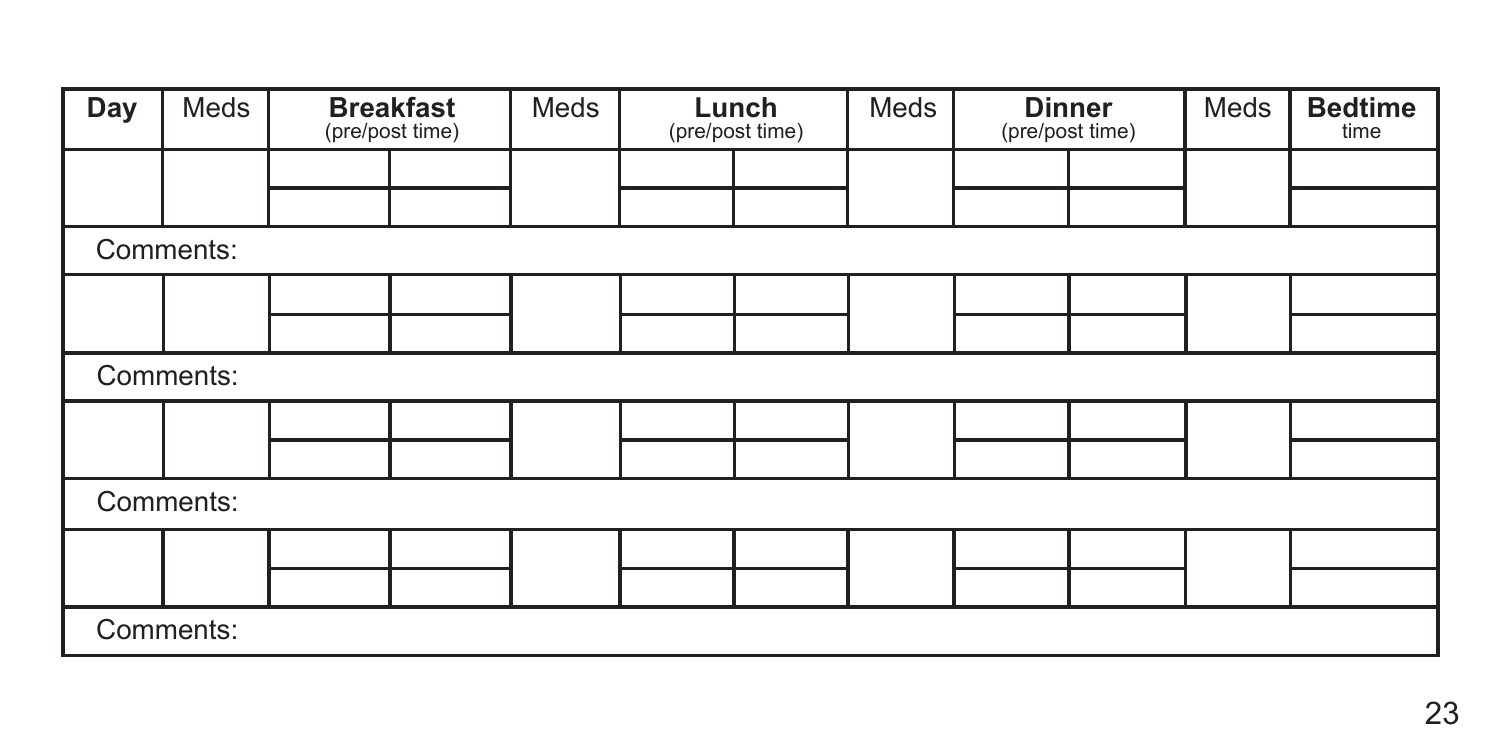My target blood glucose ranges are  $\frac{mq}{d}$  to  $\frac{mq}{d}$  before meals. \_\_\_\_\_\_mg/dl to \_\_\_\_\_\_\_mg/dl after meals.

| Day | Meds      | <b>Breakfast</b><br>(pre/post time) | Meds | Lunch<br>(pre/post time) | Meds | (pre/post time) | <b>Dinner</b> | Meds | <b>Bedtime</b><br>time |
|-----|-----------|-------------------------------------|------|--------------------------|------|-----------------|---------------|------|------------------------|
|     |           |                                     |      |                          |      |                 |               |      |                        |
|     |           |                                     |      |                          |      |                 |               |      |                        |
|     | Comments: |                                     |      |                          |      |                 |               |      |                        |
|     |           |                                     |      |                          |      |                 |               |      |                        |
|     |           |                                     |      |                          |      |                 |               |      |                        |
|     | Comments: |                                     |      |                          |      |                 |               |      |                        |
|     |           |                                     |      |                          |      |                 |               |      |                        |
|     |           |                                     |      |                          |      |                 |               |      |                        |
|     | Comments: |                                     |      |                          |      |                 |               |      |                        |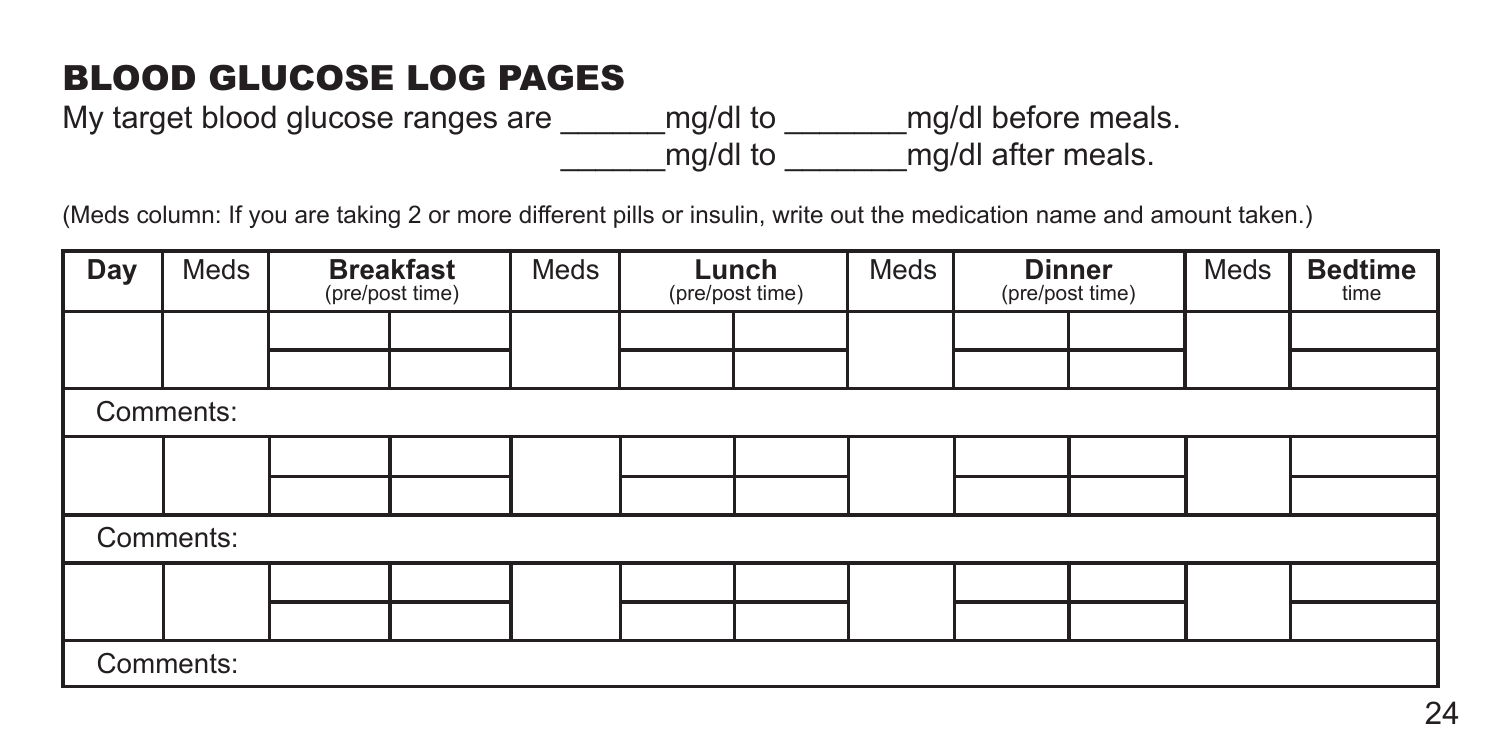| Day | Meds      | <b>Breakfast</b><br>(pre/post time) | Meds | Lunch<br>(pre/post time) | Meds | <b>Dinner</b><br>(pre/post time) | Meds | <b>Bedtime</b><br>time |
|-----|-----------|-------------------------------------|------|--------------------------|------|----------------------------------|------|------------------------|
|     |           |                                     |      |                          |      |                                  |      |                        |
|     |           |                                     |      |                          |      |                                  |      |                        |
|     | Comments: |                                     |      |                          |      |                                  |      |                        |
|     |           |                                     |      |                          |      |                                  |      |                        |
|     |           |                                     |      |                          |      |                                  |      |                        |
|     | Comments: |                                     |      |                          |      |                                  |      |                        |
|     |           |                                     |      |                          |      |                                  |      |                        |
|     |           |                                     |      |                          |      |                                  |      |                        |
|     | Comments: |                                     |      |                          |      |                                  |      |                        |
|     |           |                                     |      |                          |      |                                  |      |                        |
|     |           |                                     |      |                          |      |                                  |      |                        |
|     | Comments: |                                     |      |                          |      |                                  |      |                        |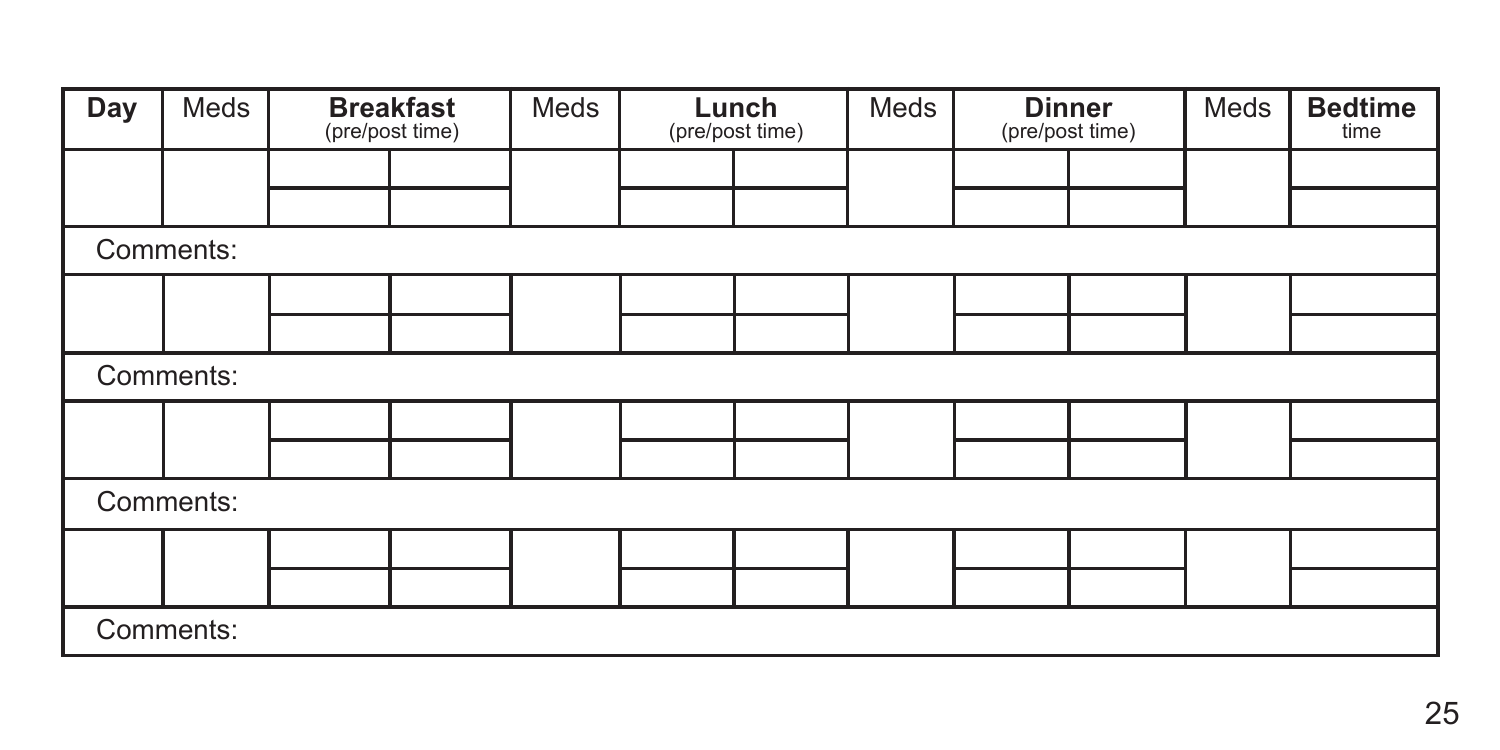My target blood glucose ranges are  $\frac{mq}{d}$  to  $\frac{mq}{d}$  before meals. \_\_\_\_\_\_mg/dl to \_\_\_\_\_\_\_mg/dl after meals.

| Day | Meds      | <b>Breakfast</b><br>(pre/post time) | Meds | Lunch<br>(pre/post time) | Meds | (pre/post time) | <b>Dinner</b> | Meds | <b>Bedtime</b><br>time |
|-----|-----------|-------------------------------------|------|--------------------------|------|-----------------|---------------|------|------------------------|
|     |           |                                     |      |                          |      |                 |               |      |                        |
|     |           |                                     |      |                          |      |                 |               |      |                        |
|     | Comments: |                                     |      |                          |      |                 |               |      |                        |
|     |           |                                     |      |                          |      |                 |               |      |                        |
|     |           |                                     |      |                          |      |                 |               |      |                        |
|     | Comments: |                                     |      |                          |      |                 |               |      |                        |
|     |           |                                     |      |                          |      |                 |               |      |                        |
|     |           |                                     |      |                          |      |                 |               |      |                        |
|     | Comments: |                                     |      |                          |      |                 |               |      |                        |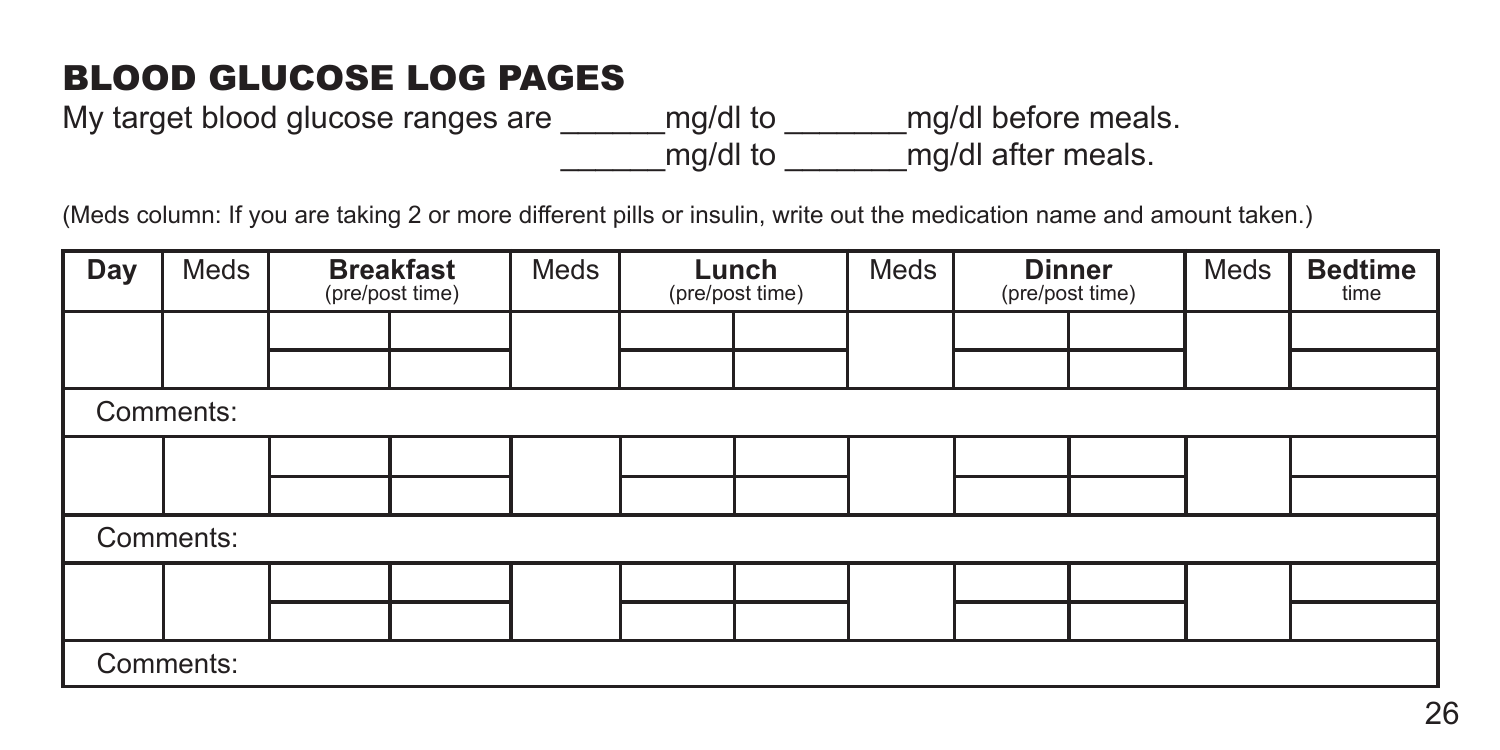| Day | Meds      | <b>Breakfast</b><br>(pre/post time) | Meds | Lunch<br>(pre/post time) | Meds | <b>Dinner</b><br>(pre/post time) | Meds | <b>Bedtime</b><br>time |
|-----|-----------|-------------------------------------|------|--------------------------|------|----------------------------------|------|------------------------|
|     |           |                                     |      |                          |      |                                  |      |                        |
|     |           |                                     |      |                          |      |                                  |      |                        |
|     | Comments: |                                     |      |                          |      |                                  |      |                        |
|     |           |                                     |      |                          |      |                                  |      |                        |
|     |           |                                     |      |                          |      |                                  |      |                        |
|     | Comments: |                                     |      |                          |      |                                  |      |                        |
|     |           |                                     |      |                          |      |                                  |      |                        |
|     |           |                                     |      |                          |      |                                  |      |                        |
|     | Comments: |                                     |      |                          |      |                                  |      |                        |
|     |           |                                     |      |                          |      |                                  |      |                        |
|     |           |                                     |      |                          |      |                                  |      |                        |
|     | Comments: |                                     |      |                          |      |                                  |      |                        |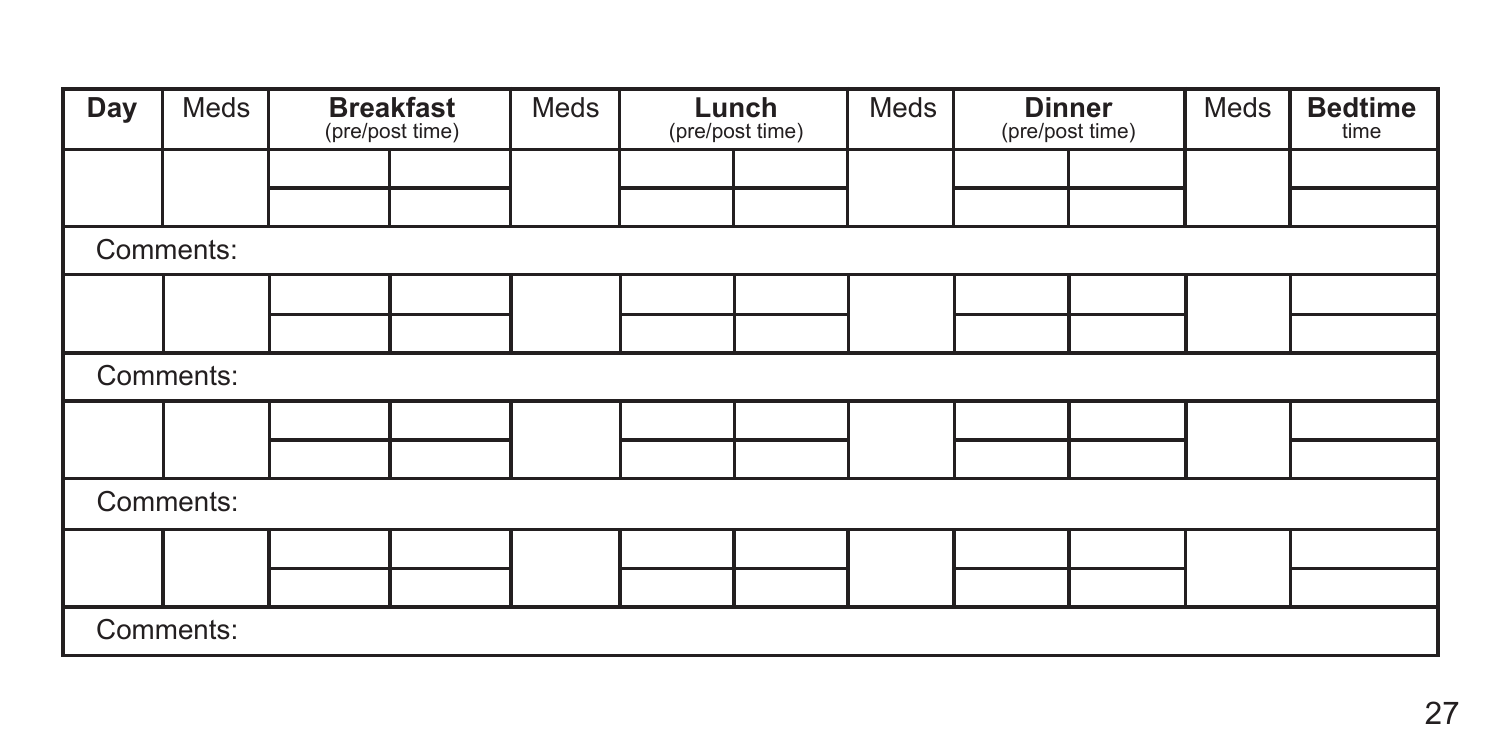My target blood glucose ranges are \_\_\_\_\_\_\_\_\_ mg/dl to \_\_\_\_\_\_\_\_\_\_\_\_\_\_\_\_\_\_\_\_\_\_\_\_\_\_ \_\_\_\_\_\_mg/dl to \_\_\_\_\_\_\_mg/dl after meals.

| Day | Meds      | <b>Breakfast</b><br>(pre/post time) | Meds | Lunch<br>(pre/post time) | Meds | <b>Dinner</b><br>(pre/post time) | Meds | <b>Bedtime</b><br>time |
|-----|-----------|-------------------------------------|------|--------------------------|------|----------------------------------|------|------------------------|
|     |           |                                     |      |                          |      |                                  |      |                        |
|     |           |                                     |      |                          |      |                                  |      |                        |
|     | Comments: |                                     |      |                          |      |                                  |      |                        |
|     |           |                                     |      |                          |      |                                  |      |                        |
|     |           |                                     |      |                          |      |                                  |      |                        |
|     | Comments: |                                     |      |                          |      |                                  |      |                        |
|     |           |                                     |      |                          |      |                                  |      |                        |
|     |           |                                     |      |                          |      |                                  |      |                        |
|     | Comments: |                                     |      |                          |      |                                  |      |                        |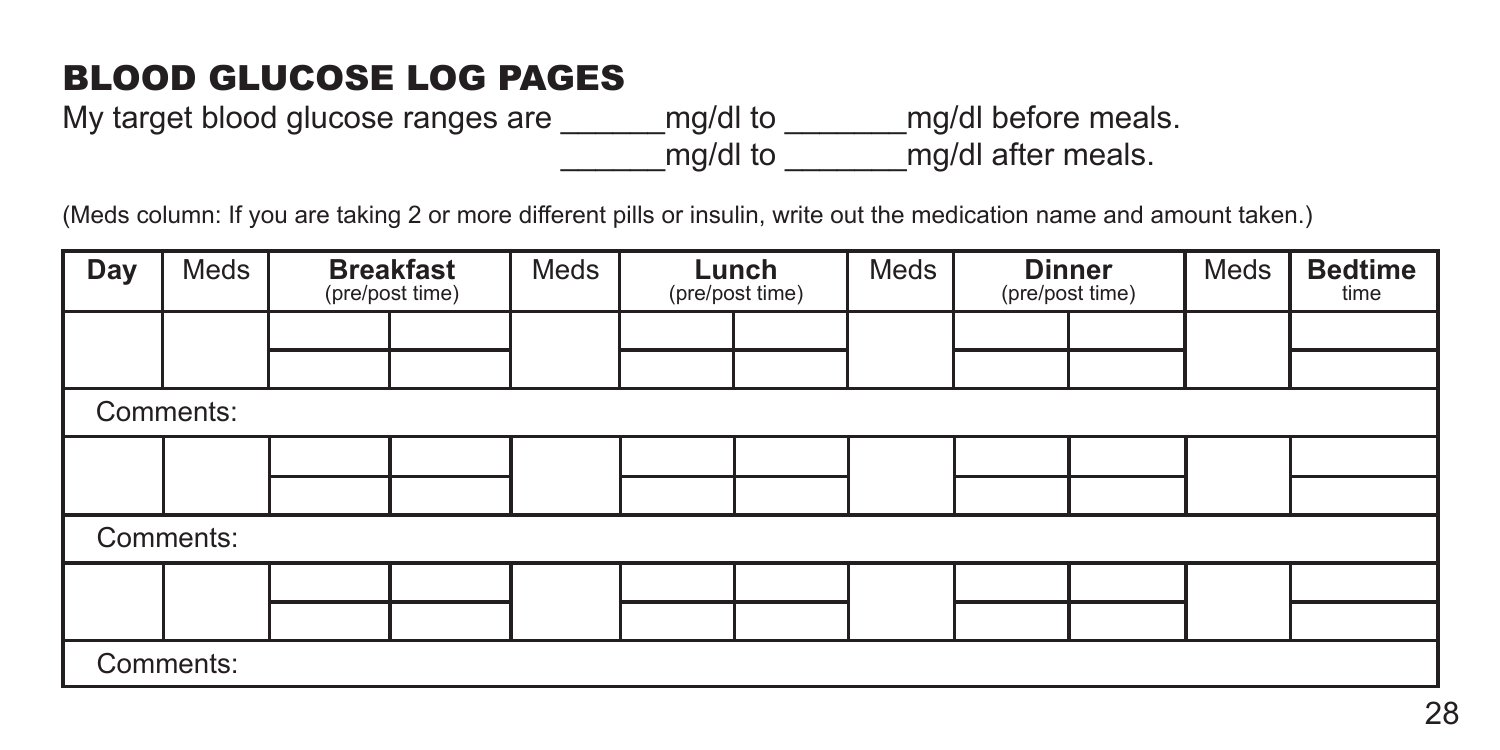| Day | Meds      | <b>Breakfast</b><br>(pre/post time) | Meds | Lunch<br>(pre/post time) | Meds | <b>Dinner</b><br>(pre/post time) | Meds | <b>Bedtime</b><br>time |
|-----|-----------|-------------------------------------|------|--------------------------|------|----------------------------------|------|------------------------|
|     |           |                                     |      |                          |      |                                  |      |                        |
|     |           |                                     |      |                          |      |                                  |      |                        |
|     | Comments: |                                     |      |                          |      |                                  |      |                        |
|     |           |                                     |      |                          |      |                                  |      |                        |
|     |           |                                     |      |                          |      |                                  |      |                        |
|     | Comments: |                                     |      |                          |      |                                  |      |                        |
|     |           |                                     |      |                          |      |                                  |      |                        |
|     |           |                                     |      |                          |      |                                  |      |                        |
|     | Comments: |                                     |      |                          |      |                                  |      |                        |
|     |           |                                     |      |                          |      |                                  |      |                        |
|     |           |                                     |      |                          |      |                                  |      |                        |
|     | Comments: |                                     |      |                          |      |                                  |      |                        |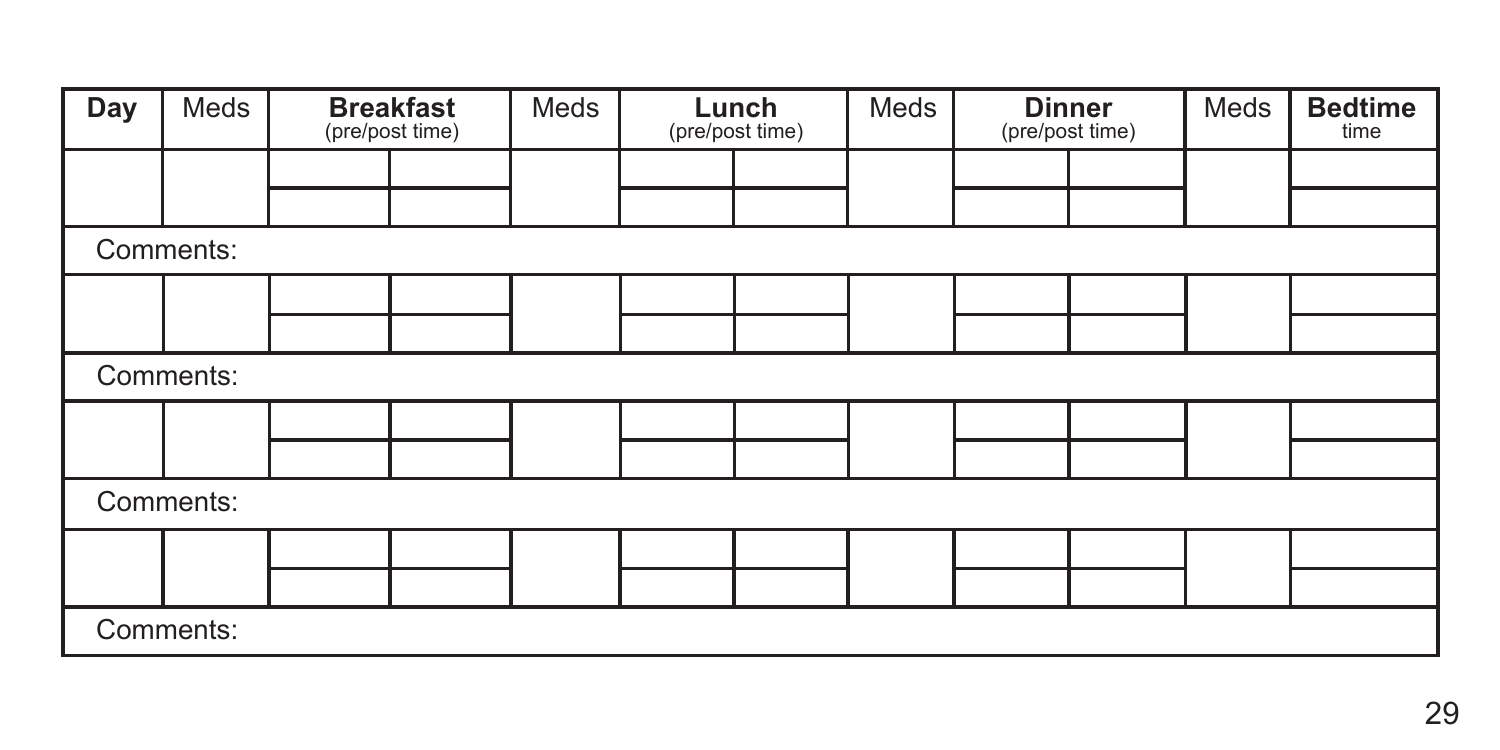My target blood glucose ranges are \_\_\_\_\_\_\_\_ mg/dl to \_\_\_\_\_\_\_\_ mg/dl before meals. \_\_\_\_\_\_mg/dl to \_\_\_\_\_\_\_mg/dl after meals.

| Day | Meds      | <b>Breakfast</b><br>(pre/post time) | Meds | Lunch<br>(pre/post time) | Meds | <b>Dinner</b><br>(pre/post time) | Meds | <b>Bedtime</b><br>time |
|-----|-----------|-------------------------------------|------|--------------------------|------|----------------------------------|------|------------------------|
|     |           |                                     |      |                          |      |                                  |      |                        |
|     |           |                                     |      |                          |      |                                  |      |                        |
|     | Comments: |                                     |      |                          |      |                                  |      |                        |
|     |           |                                     |      |                          |      |                                  |      |                        |
|     |           |                                     |      |                          |      |                                  |      |                        |
|     | Comments: |                                     |      |                          |      |                                  |      |                        |
|     |           |                                     |      |                          |      |                                  |      |                        |
|     |           |                                     |      |                          |      |                                  |      |                        |
|     | Comments: |                                     |      |                          |      |                                  |      |                        |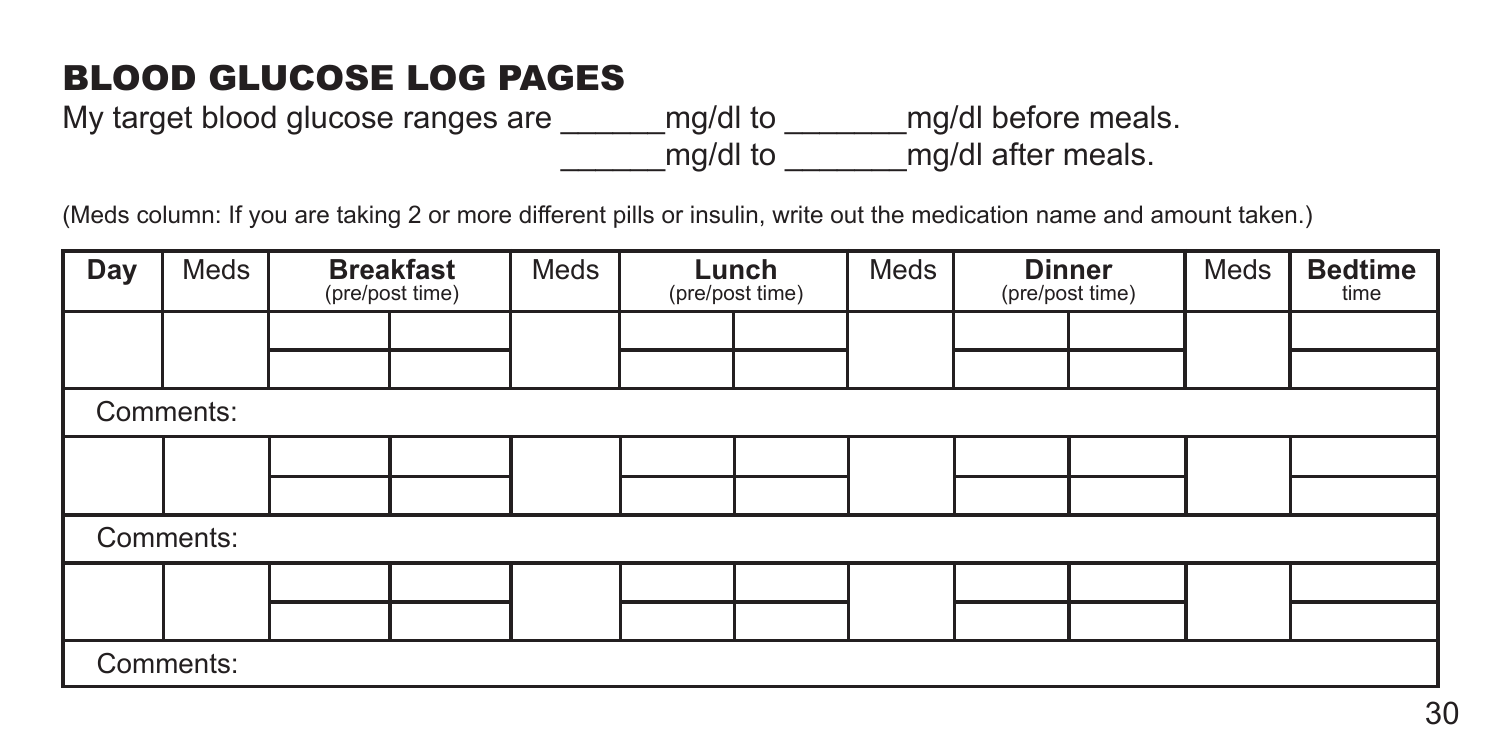

**Cut along dotted line** 

# TIME TO RE-ORDER

**Remove this page and fill out reorder information on the back of this page.**

There may be workshops available in your community to help you manage your disease. To learn more and enroll, call a Community Health Network Patient Navigator at **401-432-7217** or email **communityhealthnetwork@ripin.org**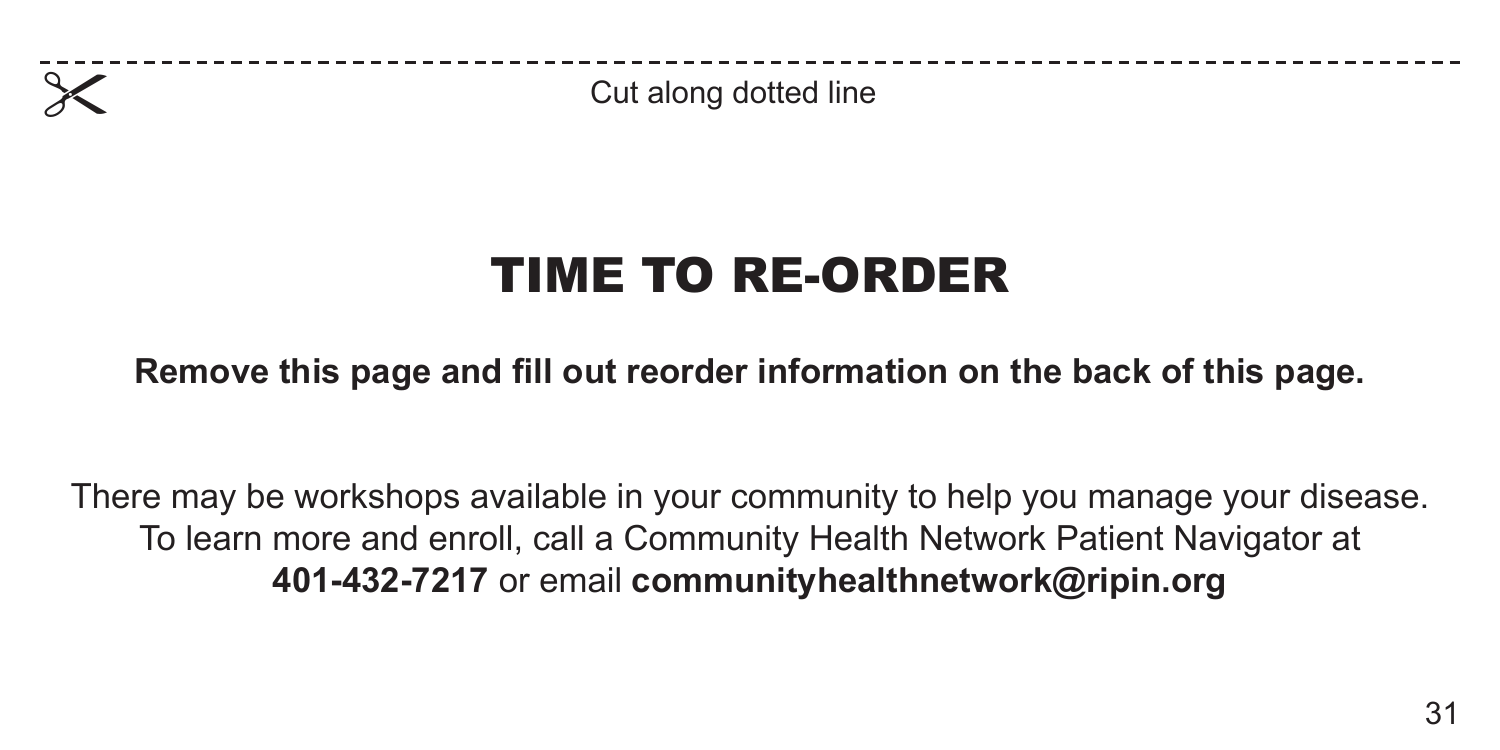#### HOW TO RE-ORDER THIS RECORD

Please mail in this page with YOUR information to:

**Mail:** RIDOH Distribution Center

3 Capitol Hill, Providence, RI 02908

**E-Mail:** William.Beauvais@health.ri.gov

**Phone:** 401-222-5852

| Name:    |        |           |  |
|----------|--------|-----------|--|
| Address: |        |           |  |
| City:    | State: | ZIP code: |  |
| Phone: ( | _      |           |  |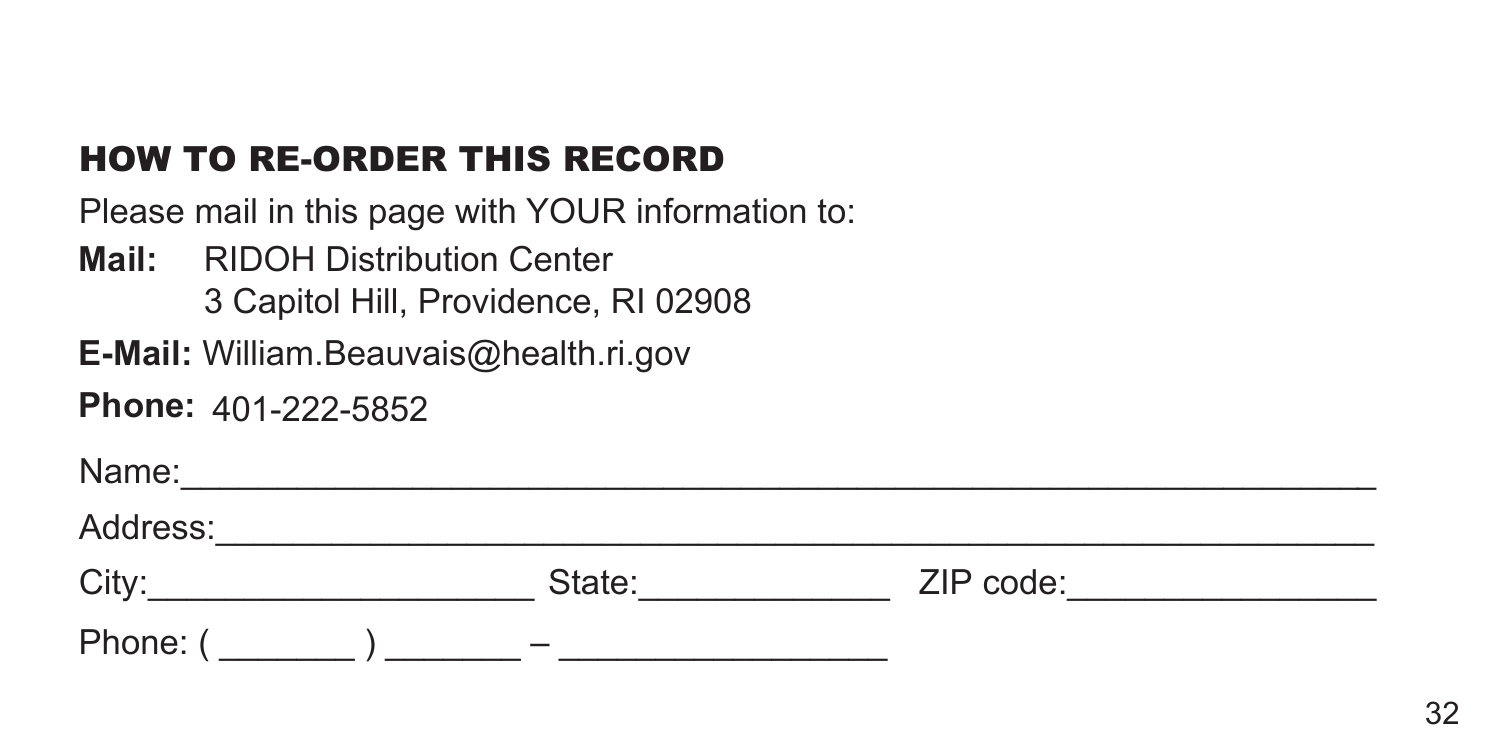| Day | Meds      | <b>Breakfast</b><br>(pre/post time) | Meds | Lunch<br>(pre/post time) | Meds | <b>Dinner</b><br>(pre/post time) | Meds | <b>Bedtime</b><br>time |
|-----|-----------|-------------------------------------|------|--------------------------|------|----------------------------------|------|------------------------|
|     |           |                                     |      |                          |      |                                  |      |                        |
|     |           |                                     |      |                          |      |                                  |      |                        |
|     | Comments: |                                     |      |                          |      |                                  |      |                        |
|     |           |                                     |      |                          |      |                                  |      |                        |
|     |           |                                     |      |                          |      |                                  |      |                        |
|     | Comments: |                                     |      |                          |      |                                  |      |                        |
|     |           |                                     |      |                          |      |                                  |      |                        |
|     |           |                                     |      |                          |      |                                  |      |                        |
|     | Comments: |                                     |      |                          |      |                                  |      |                        |
|     |           |                                     |      |                          |      |                                  |      |                        |
|     |           |                                     |      |                          |      |                                  |      |                        |
|     | Comments: |                                     |      |                          |      |                                  |      |                        |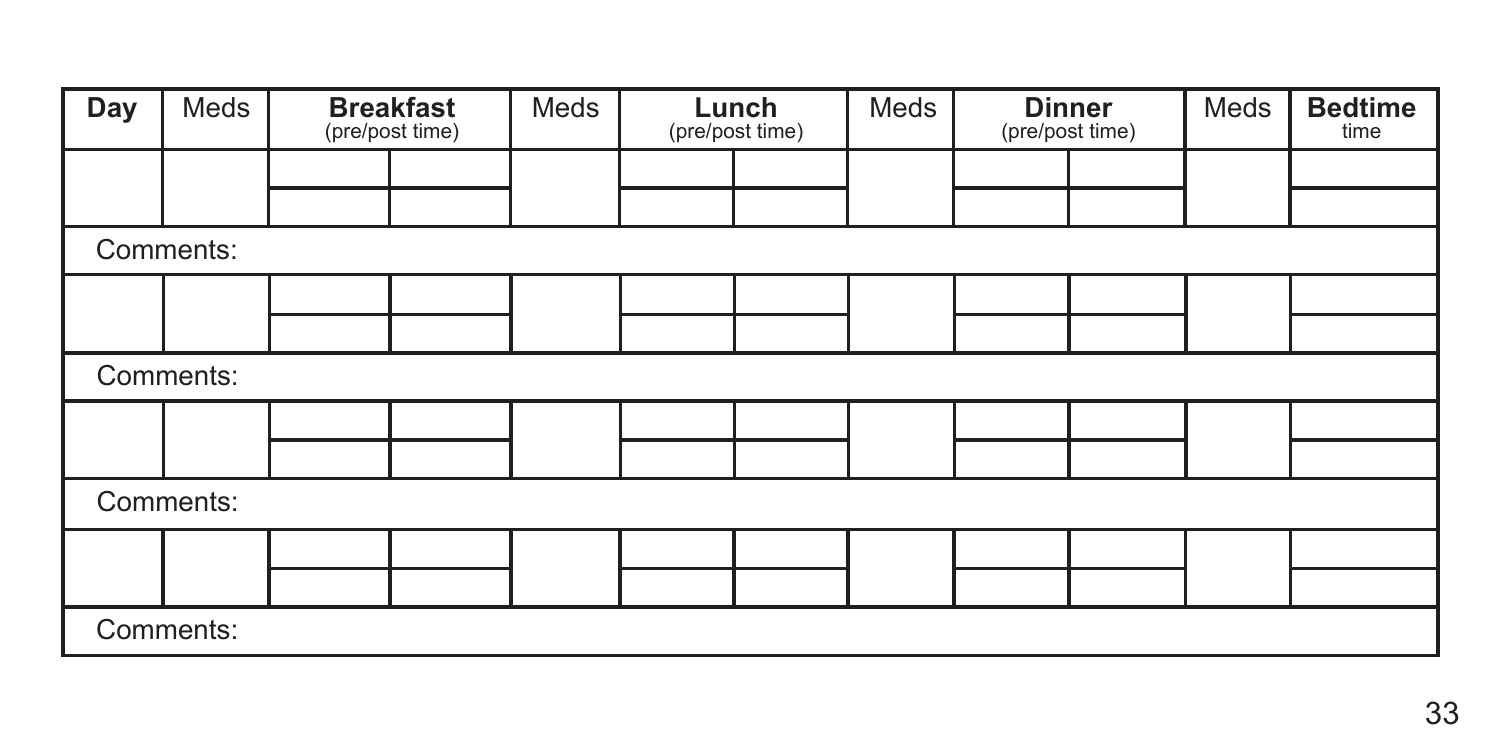My target blood glucose ranges are \_\_\_\_\_\_mg/dl to \_\_\_\_\_\_\_mg/dl before meals.<br>Week of deed not all to a man mg/dl after meals. Week of **EXECUTE:** Meek of **EXECUTE:**  $mg/dl$  to  $mg/dl$  after meals.

| Day | Meds      | <b>Breakfast</b><br>(pre/post time) | Meds | Lunch<br>(pre/post time) | Meds | <b>Dinner</b><br>(pre/post time) | Meds | <b>Bedtime</b><br>time |
|-----|-----------|-------------------------------------|------|--------------------------|------|----------------------------------|------|------------------------|
|     |           |                                     |      |                          |      |                                  |      |                        |
|     |           |                                     |      |                          |      |                                  |      |                        |
|     | Comments: |                                     |      |                          |      |                                  |      |                        |
|     |           |                                     |      |                          |      |                                  |      |                        |
|     |           |                                     |      |                          |      |                                  |      |                        |
|     | Comments: |                                     |      |                          |      |                                  |      |                        |
|     |           |                                     |      |                          |      |                                  |      |                        |
|     |           |                                     |      |                          |      |                                  |      |                        |
|     | Comments: |                                     |      |                          |      |                                  |      |                        |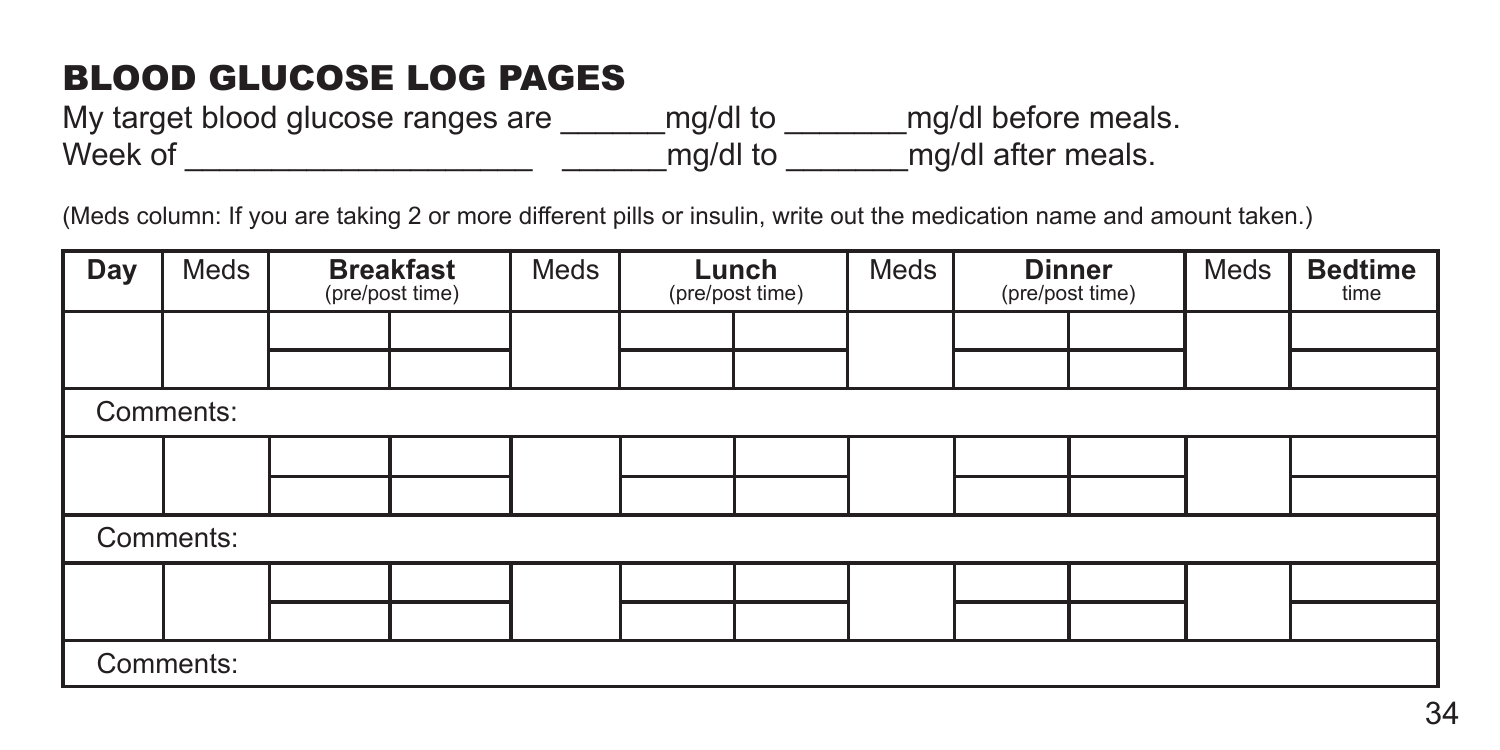| Day | Meds      | <b>Breakfast</b><br>(pre/post time) | Meds | Lunch<br>(pre/post time) | Meds | <b>Dinner</b><br>(pre/post time) | Meds | <b>Bedtime</b><br>time |
|-----|-----------|-------------------------------------|------|--------------------------|------|----------------------------------|------|------------------------|
|     |           |                                     |      |                          |      |                                  |      |                        |
|     |           |                                     |      |                          |      |                                  |      |                        |
|     | Comments: |                                     |      |                          |      |                                  |      |                        |
|     |           |                                     |      |                          |      |                                  |      |                        |
|     |           |                                     |      |                          |      |                                  |      |                        |
|     | Comments: |                                     |      |                          |      |                                  |      |                        |
|     |           |                                     |      |                          |      |                                  |      |                        |
|     |           |                                     |      |                          |      |                                  |      |                        |
|     | Comments: |                                     |      |                          |      |                                  |      |                        |
|     |           |                                     |      |                          |      |                                  |      |                        |
|     |           |                                     |      |                          |      |                                  |      |                        |
|     | Comments: |                                     |      |                          |      |                                  |      |                        |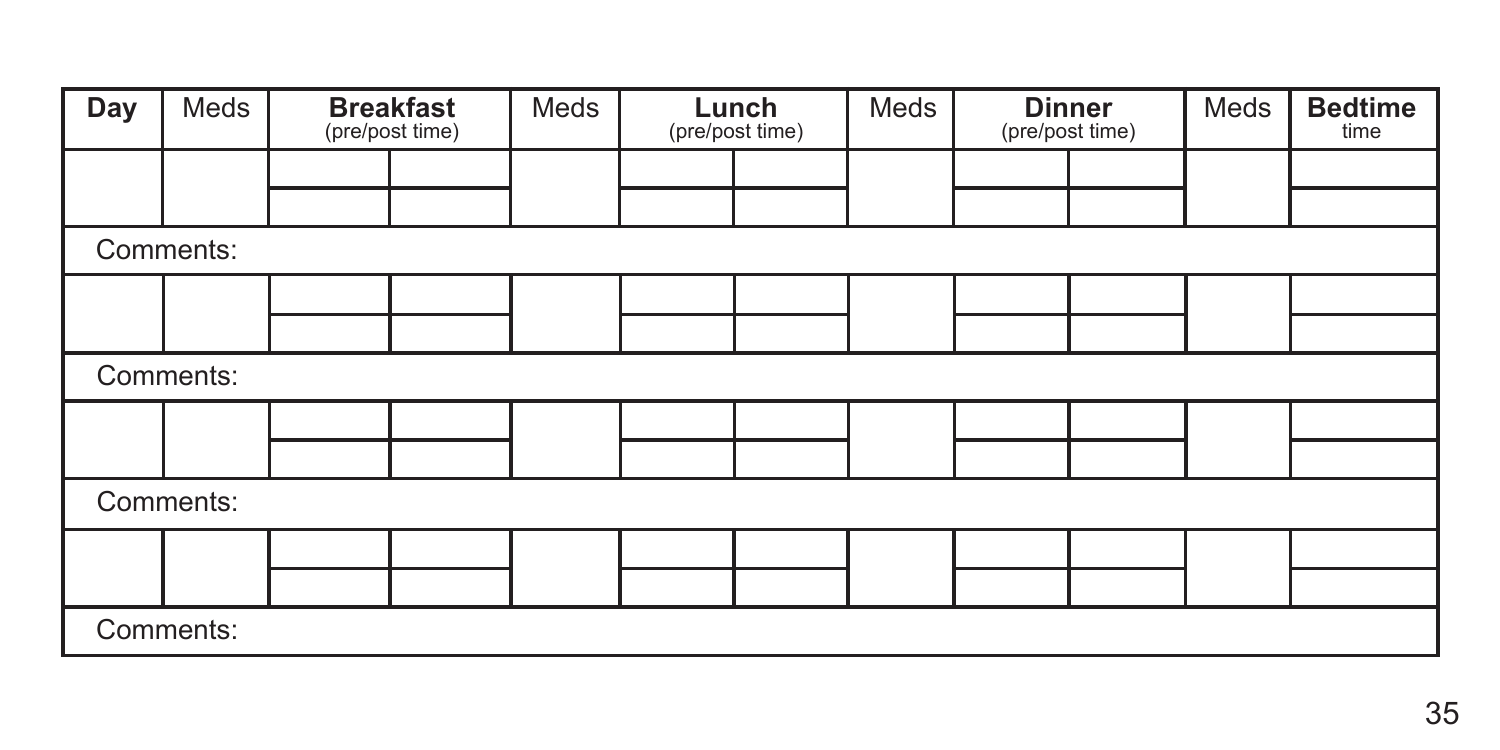My target blood glucose ranges are \_\_\_\_\_\_\_\_ mg/dl to \_\_\_\_\_\_\_\_ mg/dl before meals. \_\_\_\_\_\_mg/dl to \_\_\_\_\_\_\_mg/dl after meals.

| Day | Meds      | <b>Breakfast</b><br>(pre/post time) | Meds | Lunch<br>(pre/post time) | Meds | <b>Dinner</b><br>(pre/post time) | Meds | <b>Bedtime</b><br>time |
|-----|-----------|-------------------------------------|------|--------------------------|------|----------------------------------|------|------------------------|
|     |           |                                     |      |                          |      |                                  |      |                        |
|     |           |                                     |      |                          |      |                                  |      |                        |
|     | Comments: |                                     |      |                          |      |                                  |      |                        |
|     |           |                                     |      |                          |      |                                  |      |                        |
|     |           |                                     |      |                          |      |                                  |      |                        |
|     | Comments: |                                     |      |                          |      |                                  |      |                        |
|     |           |                                     |      |                          |      |                                  |      |                        |
|     |           |                                     |      |                          |      |                                  |      |                        |
|     | Comments: |                                     |      |                          |      |                                  |      |                        |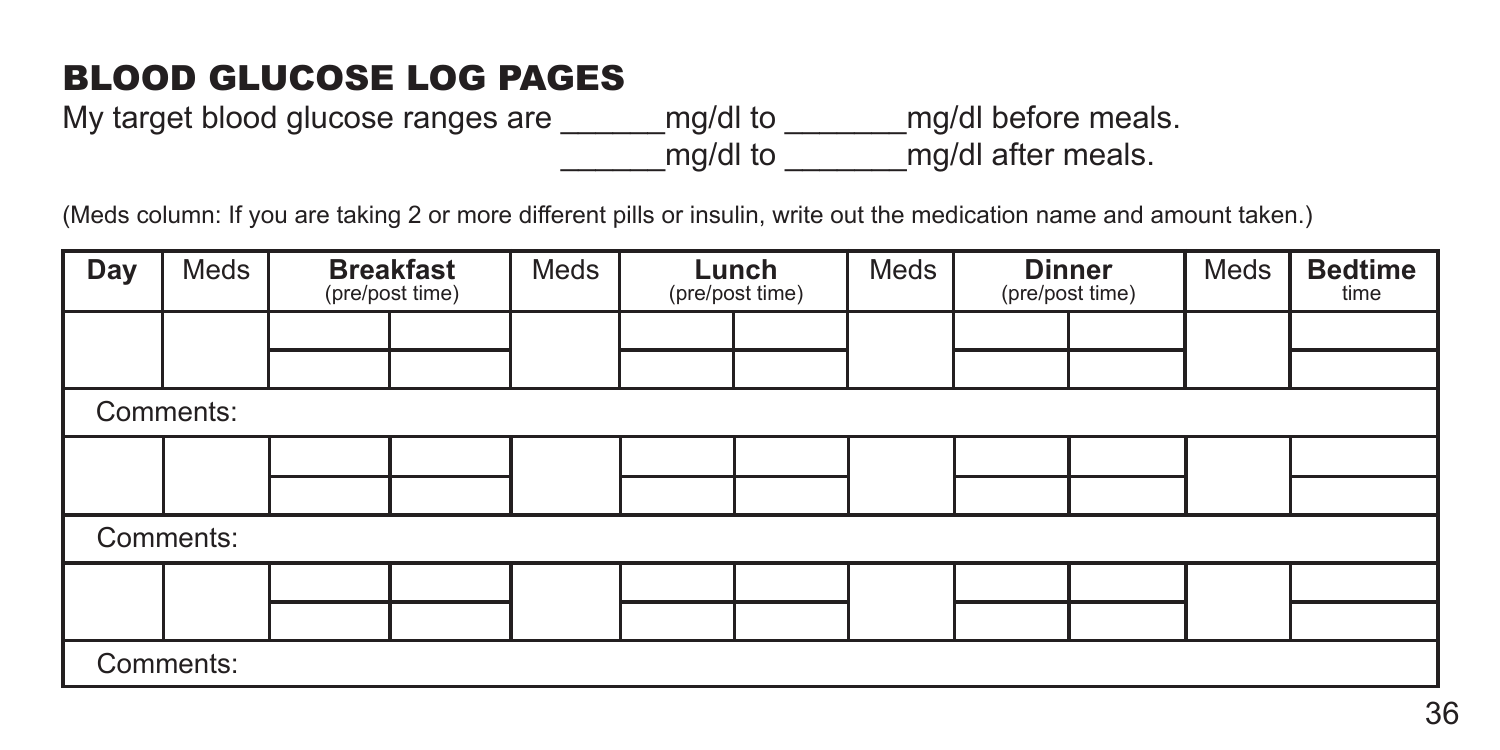| Day       | Meds      |  | <b>Breakfast</b><br>(pre/post time) | Meds |  | Lunch<br>(pre/post time) | Meds | <b>Dinner</b><br>(pre/post time) |  | Meds | <b>Bedtime</b><br>time |
|-----------|-----------|--|-------------------------------------|------|--|--------------------------|------|----------------------------------|--|------|------------------------|
|           |           |  |                                     |      |  |                          |      |                                  |  |      |                        |
|           |           |  |                                     |      |  |                          |      |                                  |  |      |                        |
|           | Comments: |  |                                     |      |  |                          |      |                                  |  |      |                        |
|           |           |  |                                     |      |  |                          |      |                                  |  |      |                        |
|           |           |  |                                     |      |  |                          |      |                                  |  |      |                        |
| Comments: |           |  |                                     |      |  |                          |      |                                  |  |      |                        |
|           |           |  |                                     |      |  |                          |      |                                  |  |      |                        |
|           |           |  |                                     |      |  |                          |      |                                  |  |      |                        |
|           | Comments: |  |                                     |      |  |                          |      |                                  |  |      |                        |
|           |           |  |                                     |      |  |                          |      |                                  |  |      |                        |
|           |           |  |                                     |      |  |                          |      |                                  |  |      |                        |
|           | Comments: |  |                                     |      |  |                          |      |                                  |  |      |                        |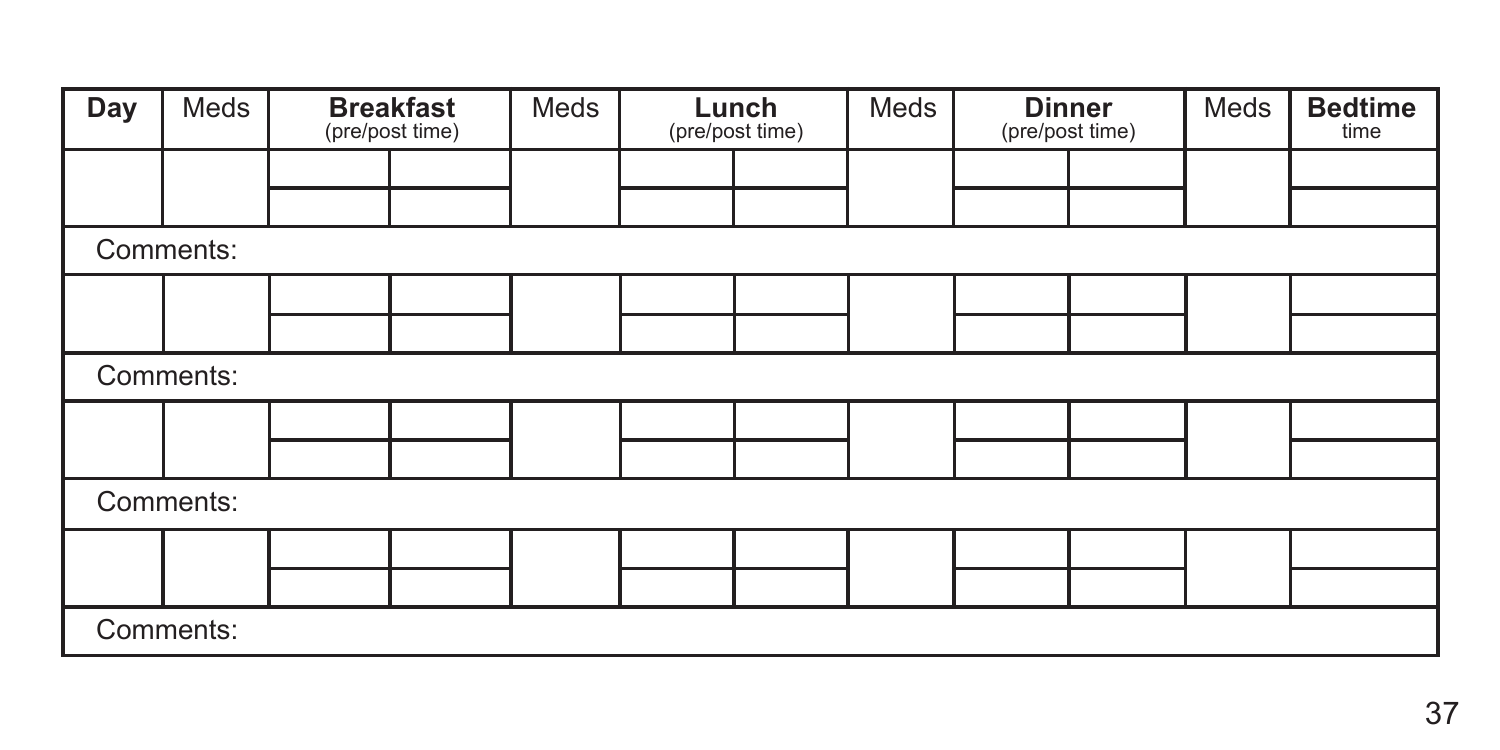## HEALTHY CHANGES

- 1. Increase physical activity.
- 2. Eat healthier and lose weight (if applicable)
- 3. Stop smoking: www.quitnowri.com or 1-800-QUITNOW (784-8669).
- 4. Limit alcohol use.
- 5. Check your feet.
- 6. Self-monitor blood sugar.

There may be workshops available in your community to help you manage your disease. To learn more and enroll, call a Community Health Network Patient Navigator at **401-432-7217** or email **communityhealthnetwork@ripin.org**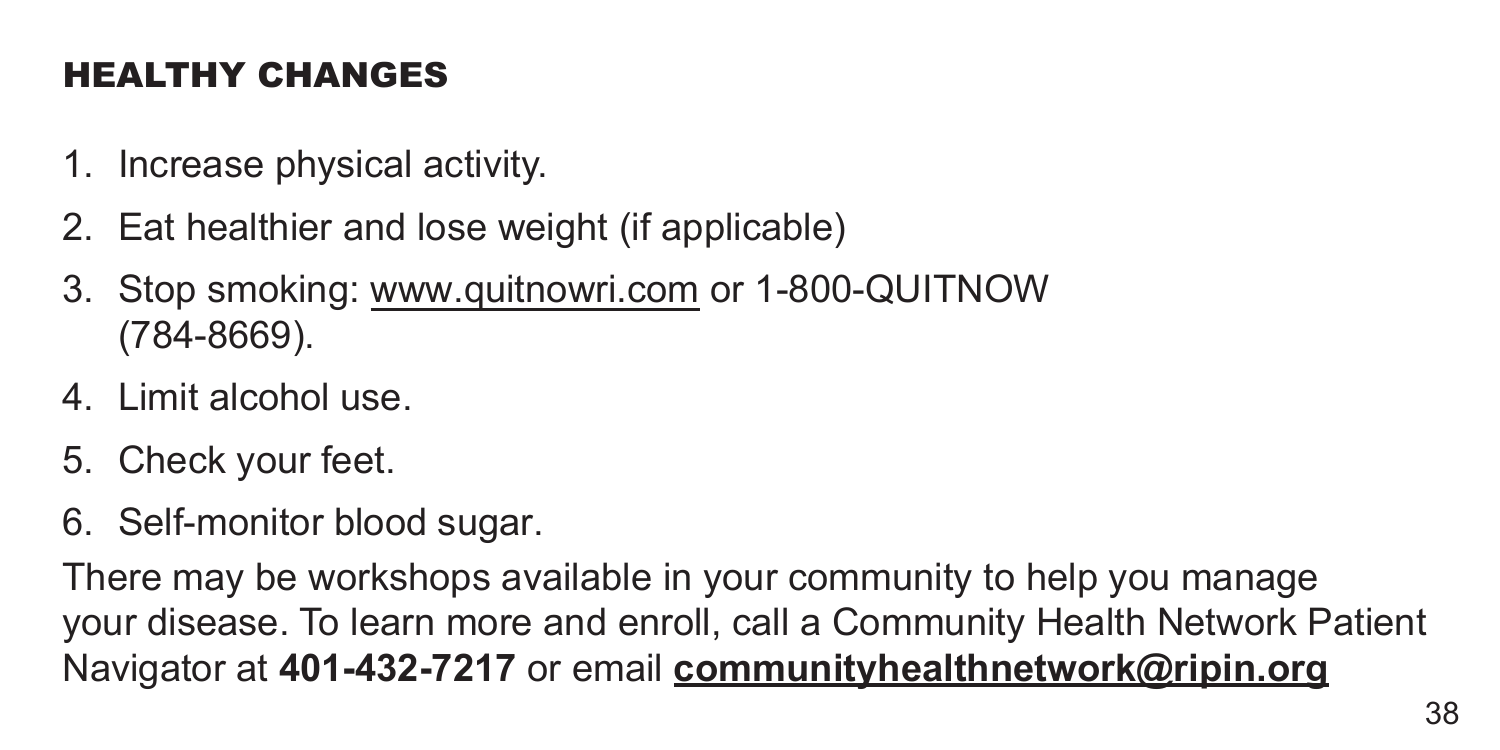#### DIABETES EQUIPMENT AND SUPPLIES

Meter brand:

Brand of test strips:

Brand of lancets:

*Contact your insurer for coverage information.*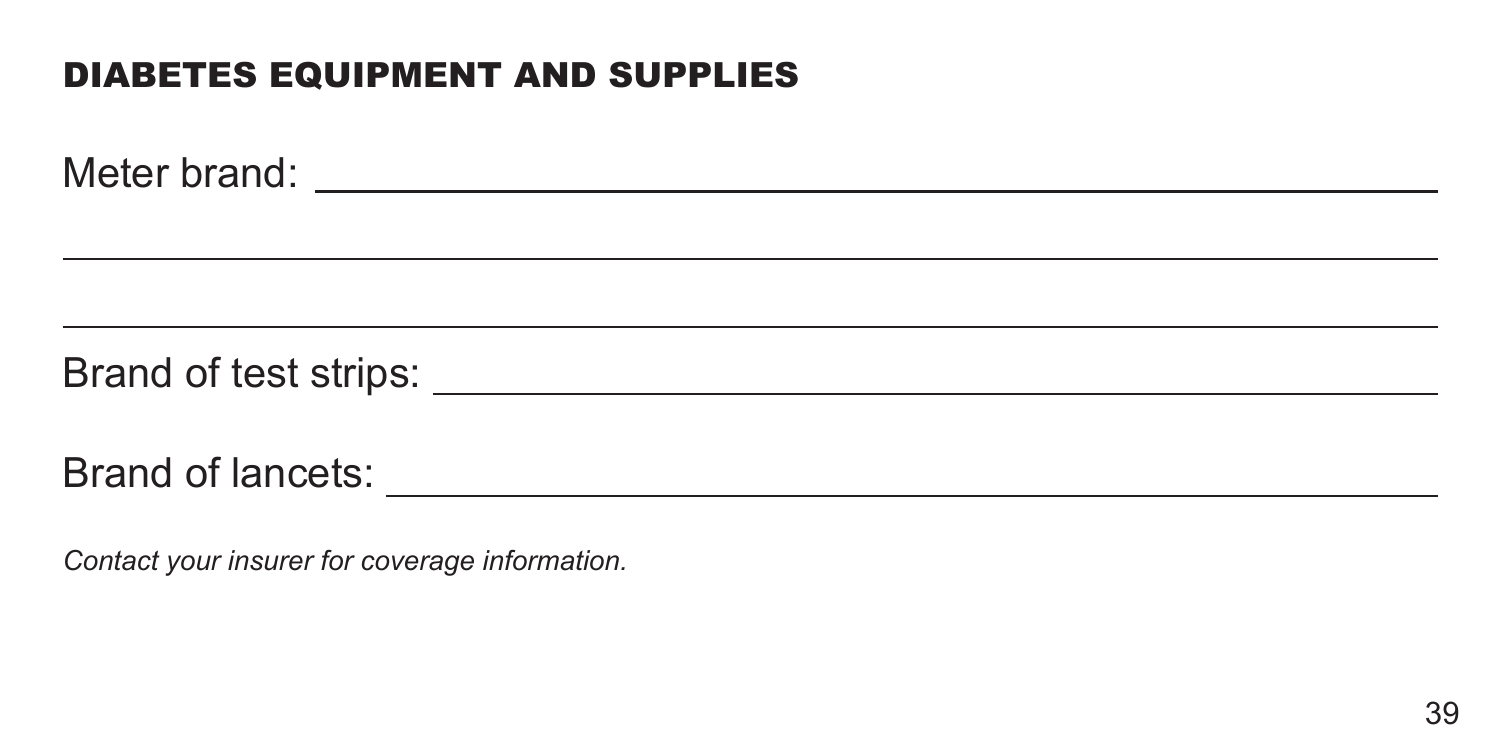#### WALK YOUR WAY TO BETTER HEALTH

Walking is an easy and free way to exercise! You can do it at any time, any place, in any weather. Walking 10,000 steps total each day (close to 5 miles) can help you lose weight, improve your blood pressure and cholesterol levels, and decrease the risk of cancer, diabetes, osteoporosis and heart disease. A person who walks 10,000 steps a day will burn between 2,000 and 3,500 extra calories each week. Walking helps you control your diabetes for a longer and healthier life!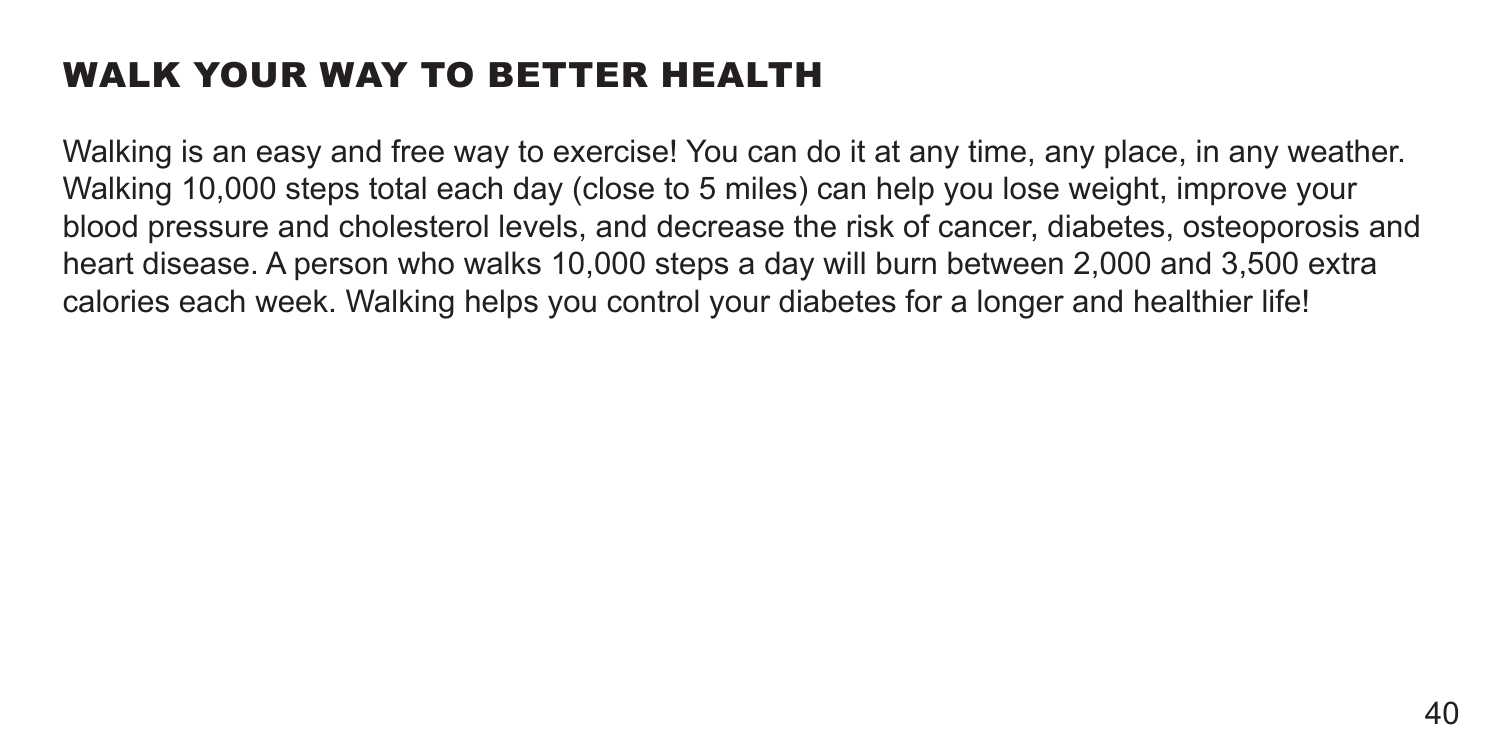#### TIPS ON WALKING\*

- Wear comfortable shoes or sneakers, and socks. Take a walk with your family, friends, or pets.
- Park farther from the store/supermarket OR walk to the store/supermarket.
- Window shop. Go to the mall in summer or winter to keep warm or cool off.
- Walk in your garden or walk to a neighbor's house for a visit.
- Get up to change the TV or stereo channel (lose the remote or turn off the TV).
- Use the stairs instead of the elevator.

*\* People with diabetes are more likely to develop neuropathy which causes less feeling to their feet. This means they may not feel a cut, a piece of glass inside their foot, or a nail inside their shoe. Avoid walking barefoot to decrease the risk of foot injury!*

Consult your doctor or healthcare team before starting an exercise program. If you need more information on the benefits of walking or walking tips, go to www.thewalkingsite.com/beginner.html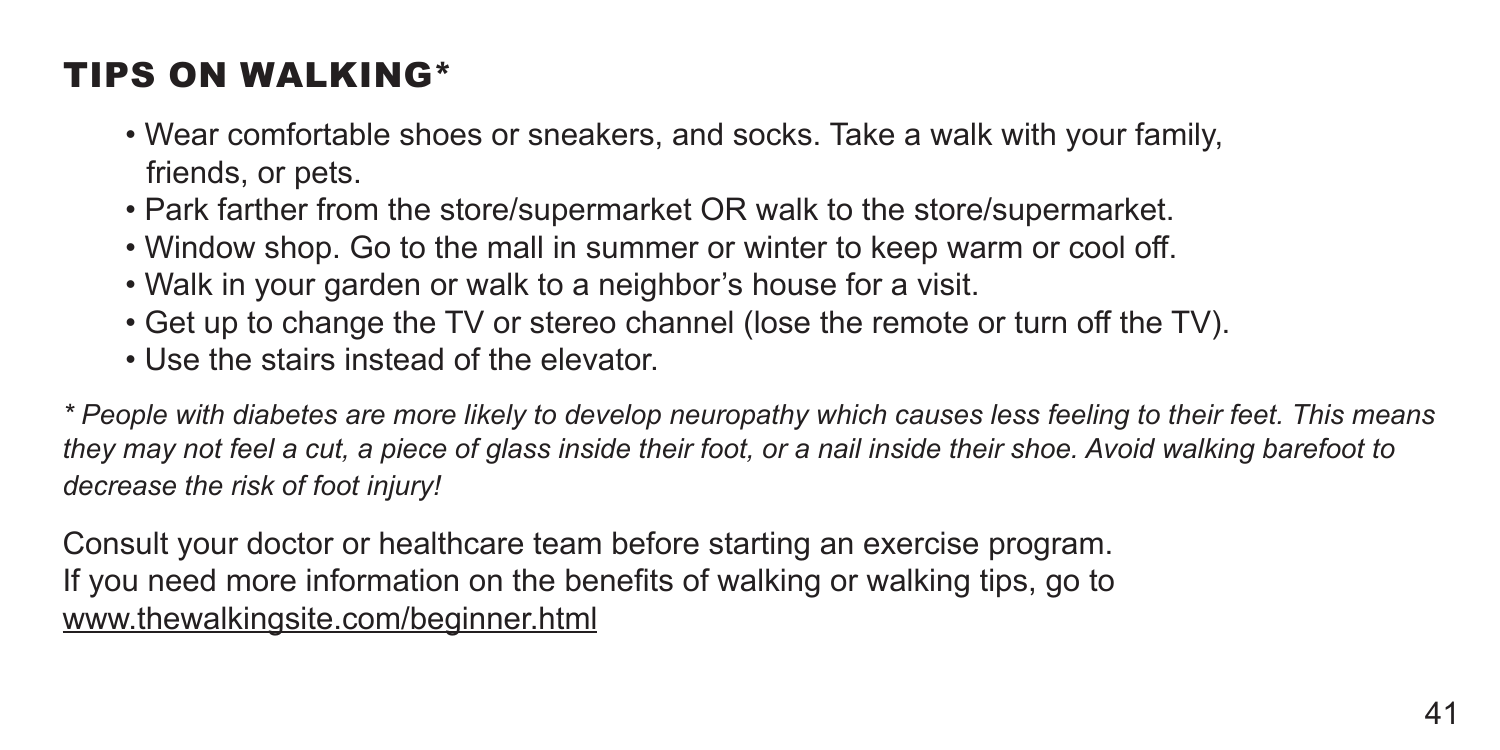## ACTIVITY TRACKER

| Week 1    | Date<br>Weight |       |              |          | Week 2    | Date<br>Weight |       |              |          |  |  |
|-----------|----------------|-------|--------------|----------|-----------|----------------|-------|--------------|----------|--|--|
|           | Time           | Steps | <b>Miles</b> | Calories |           | Time           | Steps | <b>Miles</b> | Calories |  |  |
| Monday    |                |       |              |          | Monday    |                |       |              |          |  |  |
| Tuesday   |                |       |              |          | Tuesday   |                |       |              |          |  |  |
| Wednesday |                |       |              |          | Wednesday |                |       |              |          |  |  |
| Thursday  |                |       |              |          | Thursday  |                |       |              |          |  |  |
| Friday    |                |       |              |          | Friday    |                |       |              |          |  |  |
| Saturday  |                |       |              |          | Saturday  |                |       |              |          |  |  |
| Sunday    |                |       |              |          | Sunday    |                |       |              |          |  |  |
| Total     |                |       |              |          | Total     |                |       |              |          |  |  |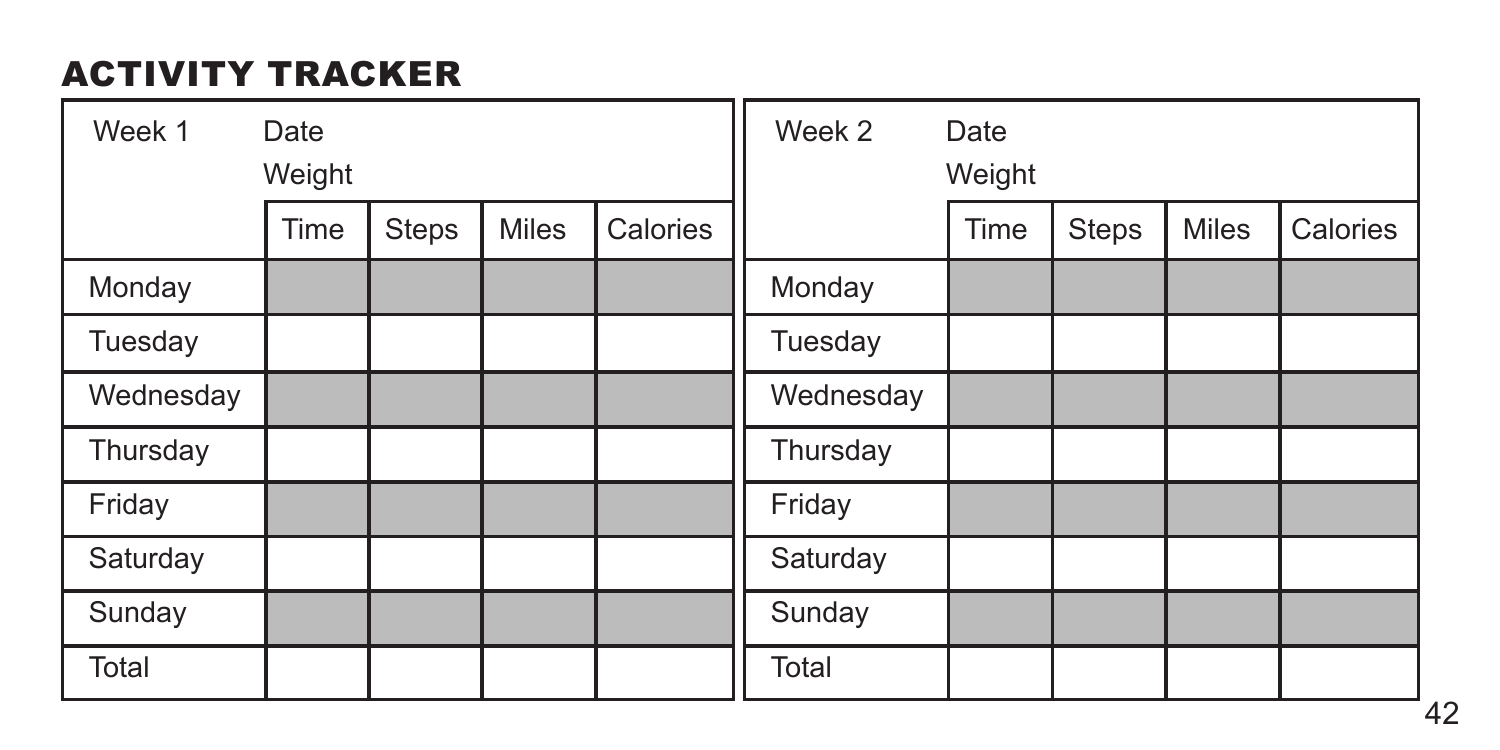| Week 3    | Date<br>Weight |       |              |          | Week 4    | Date<br>Weight |       |              |          |  |
|-----------|----------------|-------|--------------|----------|-----------|----------------|-------|--------------|----------|--|
|           | Time           | Steps | <b>Miles</b> | Calories |           | Time           | Steps | <b>Miles</b> | Calories |  |
| Monday    |                |       |              |          | Monday    |                |       |              |          |  |
| Tuesday   |                |       |              |          | Tuesday   |                |       |              |          |  |
| Wednesday |                |       |              |          | Wednesday |                |       |              |          |  |
| Thursday  |                |       |              |          | Thursday  |                |       |              |          |  |
| Friday    |                |       |              |          | Friday    |                |       |              |          |  |
| Saturday  |                |       |              |          | Saturday  |                |       |              |          |  |
| Sunday    |                |       |              |          | Sunday    |                |       |              |          |  |
| Total     |                |       |              |          | Total     |                |       |              |          |  |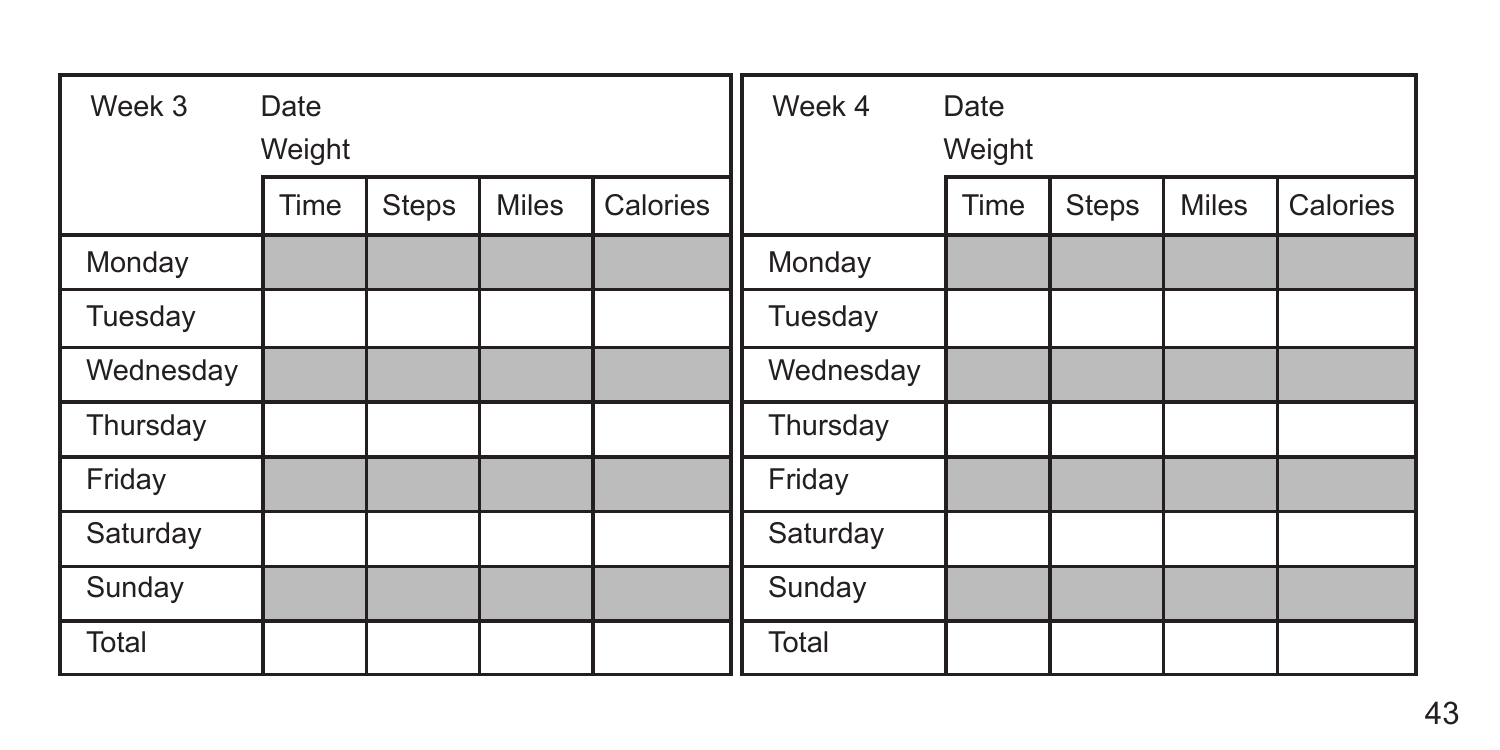## ACTIVITY TRACKER

| Week 5    | Date<br>Weight |              |              |          | Week 6    | Date<br>Weight |       |              |          |  |
|-----------|----------------|--------------|--------------|----------|-----------|----------------|-------|--------------|----------|--|
|           | Time           | <b>Steps</b> | <b>Miles</b> | Calories |           | Time           | Steps | <b>Miles</b> | Calories |  |
| Monday    |                |              |              |          | Monday    |                |       |              |          |  |
| Tuesday   |                |              |              |          | Tuesday   |                |       |              |          |  |
| Wednesday |                |              |              |          | Wednesday |                |       |              |          |  |
| Thursday  |                |              |              |          | Thursday  |                |       |              |          |  |
| Friday    |                |              |              |          | Friday    |                |       |              |          |  |
| Saturday  |                |              |              |          | Saturday  |                |       |              |          |  |
| Sunday    |                |              |              |          | Sunday    |                |       |              |          |  |
| Total     |                |              |              |          | Total     |                |       |              |          |  |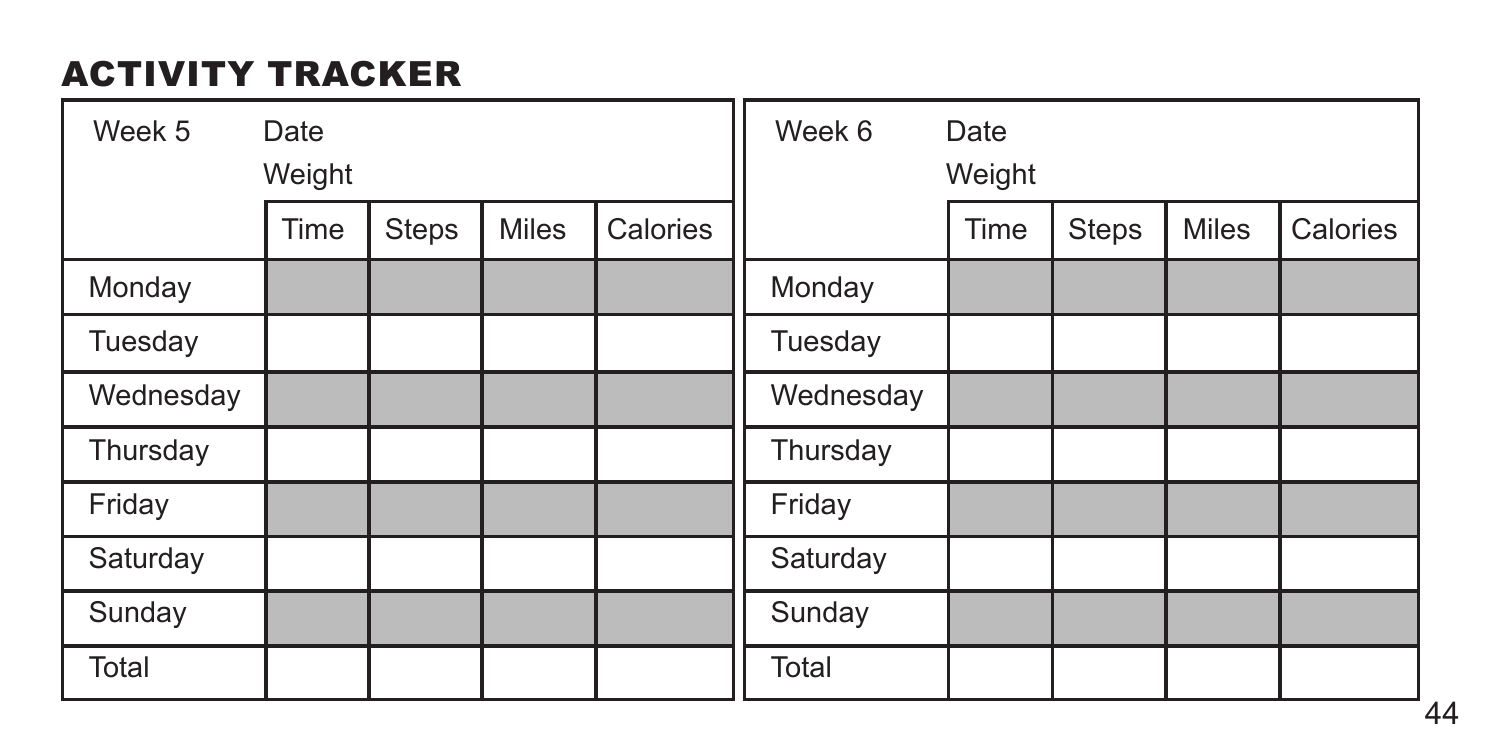| Week 7    | Date<br>Weight |       |              |          | Week 8    | Date<br>Weight |              |              |          |  |
|-----------|----------------|-------|--------------|----------|-----------|----------------|--------------|--------------|----------|--|
|           | Time           | Steps | <b>Miles</b> | Calories |           | Time           | <b>Steps</b> | <b>Miles</b> | Calories |  |
| Monday    |                |       |              |          | Monday    |                |              |              |          |  |
| Tuesday   |                |       |              |          | Tuesday   |                |              |              |          |  |
| Wednesday |                |       |              |          | Wednesday |                |              |              |          |  |
| Thursday  |                |       |              |          | Thursday  |                |              |              |          |  |
| Friday    |                |       |              |          | Friday    |                |              |              |          |  |
| Saturday  |                |       |              |          | Saturday  |                |              |              |          |  |
| Sunday    |                |       |              |          | Sunday    |                |              |              |          |  |
| Total     |                |       |              |          | Total     |                |              |              |          |  |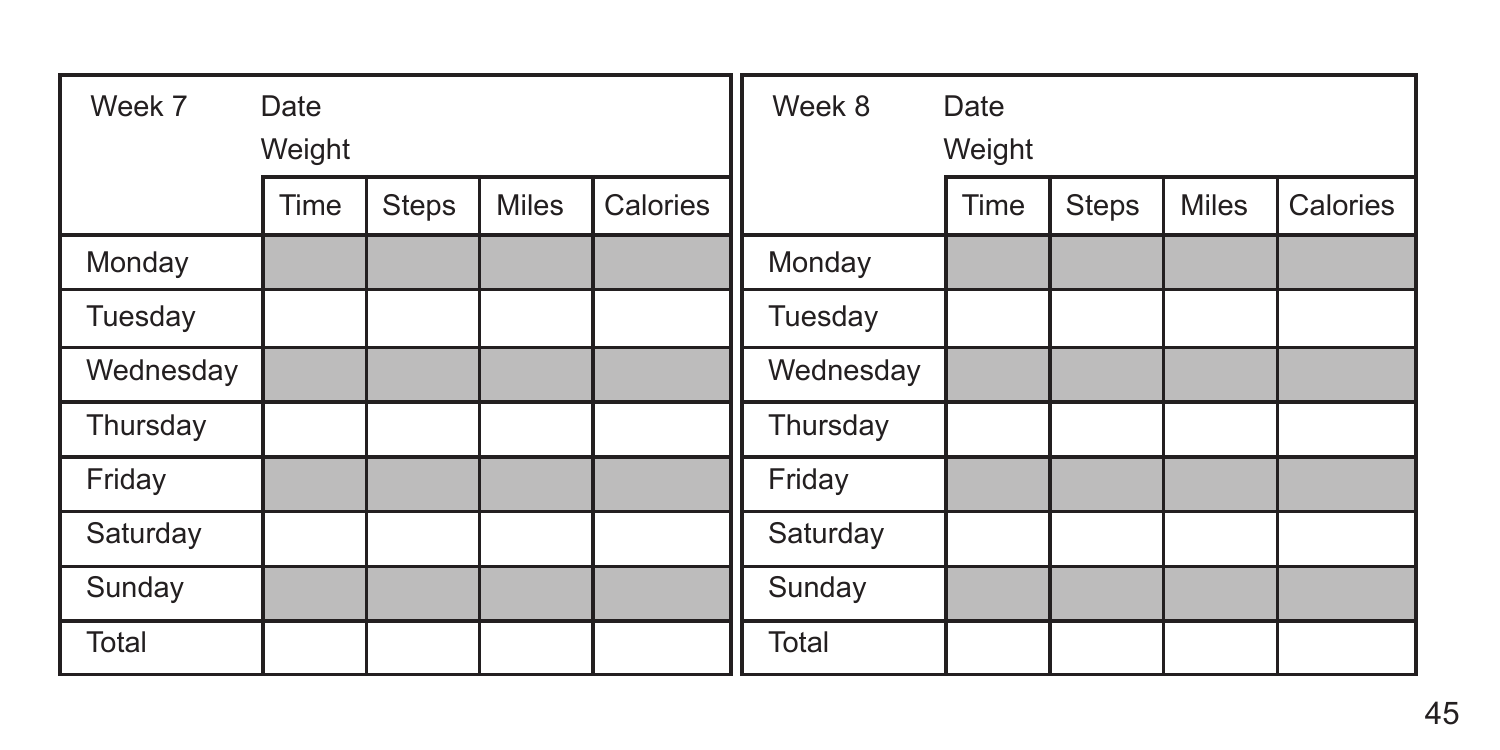## DIABETES CARE RESOURCES

American Dental Association: www.ada.org American Diabetes Association: www.diabetes.org / 1-800-DIABETES (800-342-2383) American Heart Association: www.heart.org / 1-800 AHA-USA1 / (401) 228-2320 American Podiatric Medical Association: www.apma.org American Stroke Association: www.strokeassociation.org Centers for Medicare and Medicaid Services: www.cms.gov/1-800-MEDICARE (800-633-4227) Division of Elderly Affairs, RI: www.dea.ri.gov / 401-462-3000 Diabetes Prevention Program (DPP): 401-432-7217 Diabetes Resource Center at Saint Joseph Hospital: 401-456-4419 Healthcentric Advisors: 401-528-3200 IN-SIGHT Vision Rehabilitation: www.in-sight.org / 401-941-3322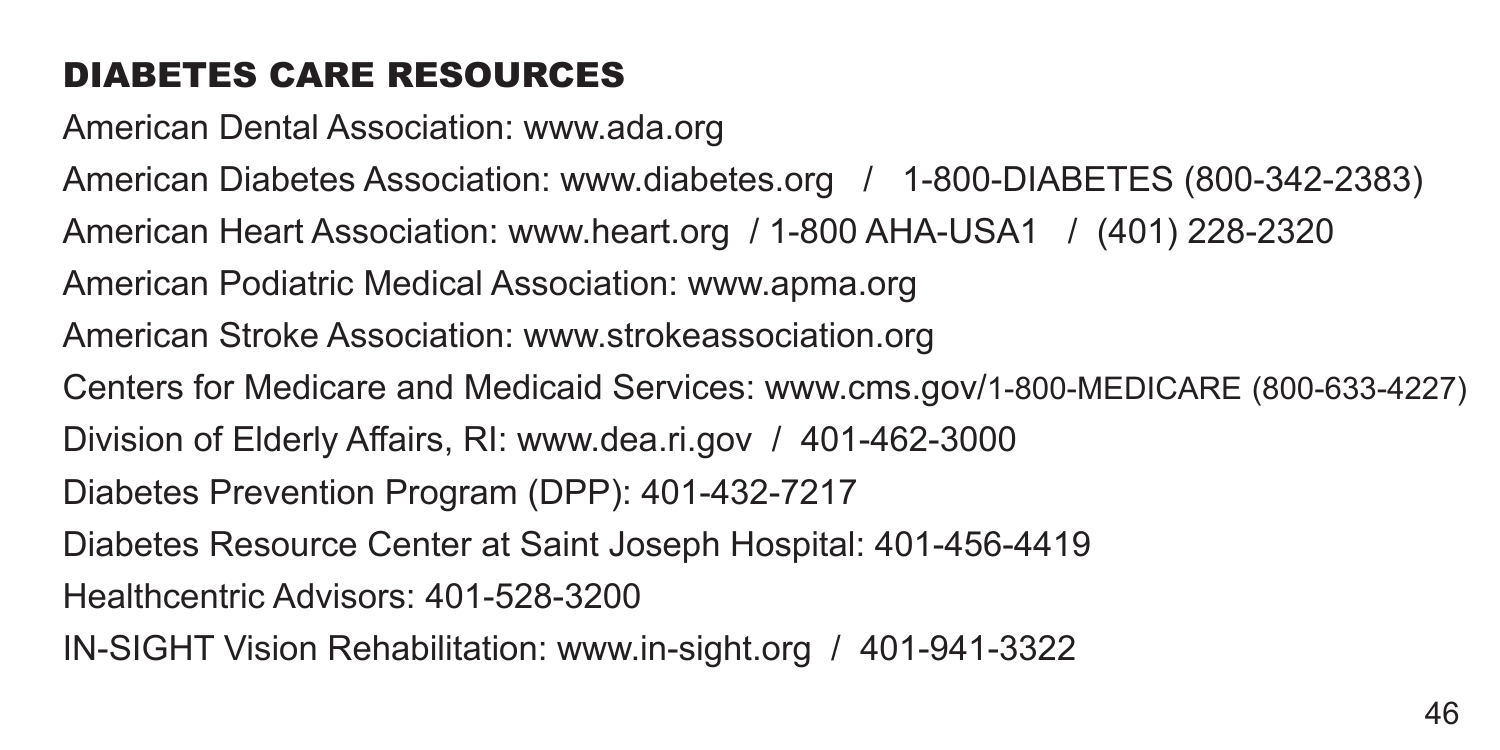Juvenile Diabetes Foundation: www.jdrf.org / 800-533-CURE (800-533-2873) Medical Assistance, RI (Medicaid): www.benefits.gov / 401-462-5300 National Kidney Foundation: www.kidney.org / 800-622-9010 Ocean State Center for Independent Living: www.oscil.org / 866-857-1161 /401-738-1013 Rhode Island Department of Health: www.health.ri.gov / 401-222-5960 Rhode Island Dental Association: www.ri.dental.com / 401-732-6833 Rhode Island Office of Rehabilitation Services: 401-421-7005 Rhode Island Podiatric Medical Association: www.rifootdoctors.com / 401-941-1142 University of Rhode Island Pharmacy Outreach Program: 800-215-9001 / 401-874-2676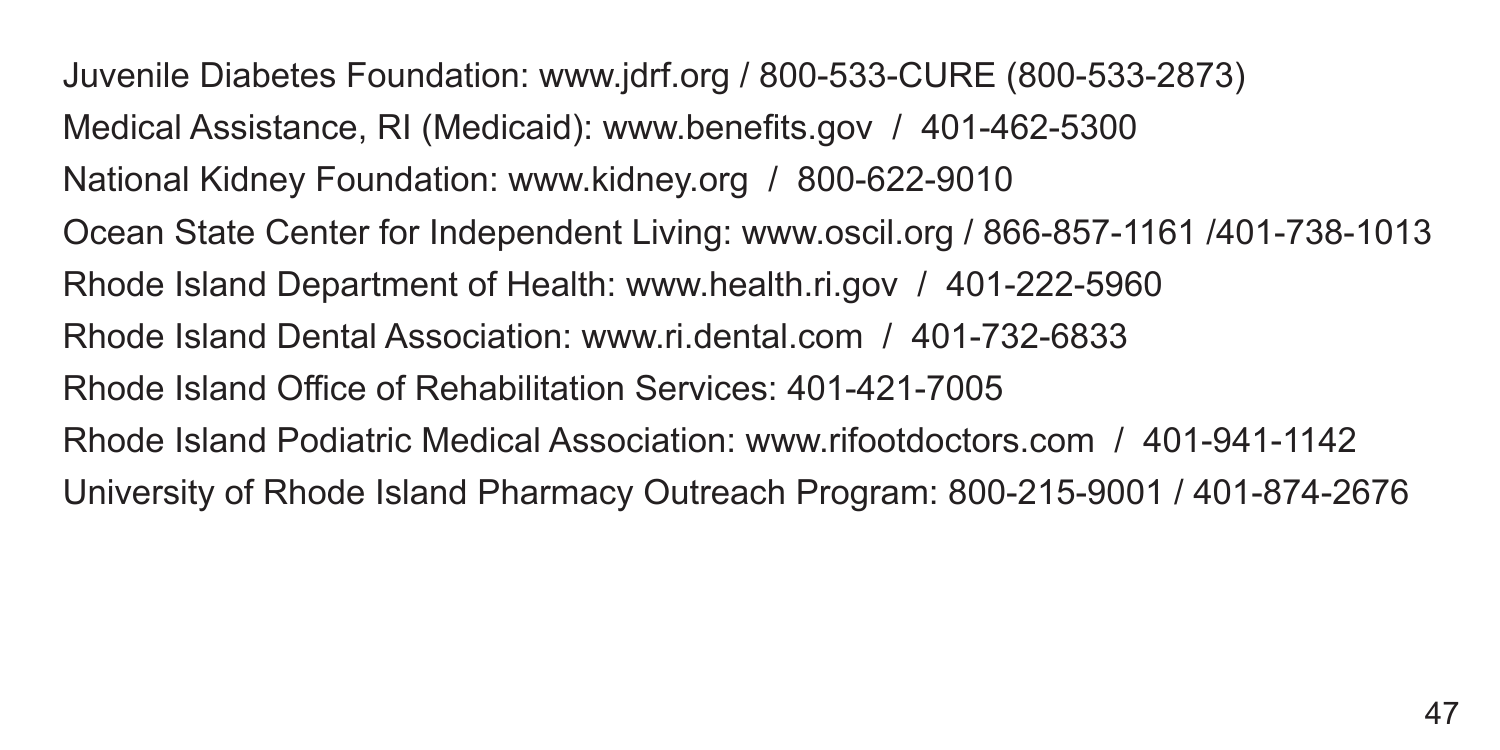#### DEVELOPED BY:

**Rhode Island Department of Health's Diabetes Council:**

Blue Cross/Blue Shield of Rhode Island Diabetes Foundation of Rhode Island Diabetes Resource Center Healthcentric Advisors Lifespan Neighborhood Health Plan of Rhode Island Rhode Island Diabetes Multicultural Coalition Rhode Island Health Center Association UnitedHealthcare of New England



Revised 2018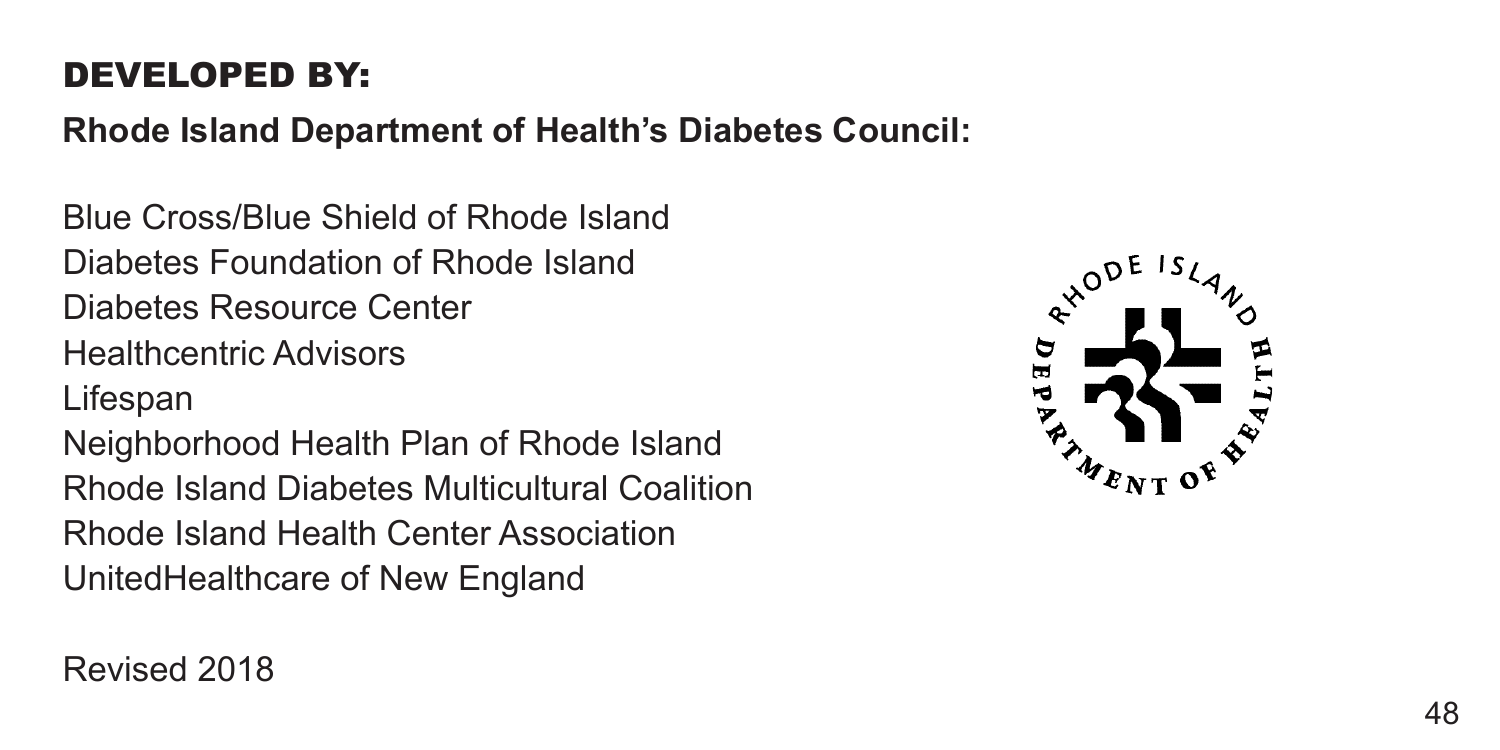The healthy lifestyle program, known as the Diabetes Prevention Program, is part of the National Diabetes Prevention Program led by the Centers for Disease Control and Prevention (CDC).

This publication was supported by the grant or cooperative agreement # DP005511 and DP004837, funded by the CDC. Its contents are solely the responsibility of the authors and do not necessarily represent the official views of the CDC.